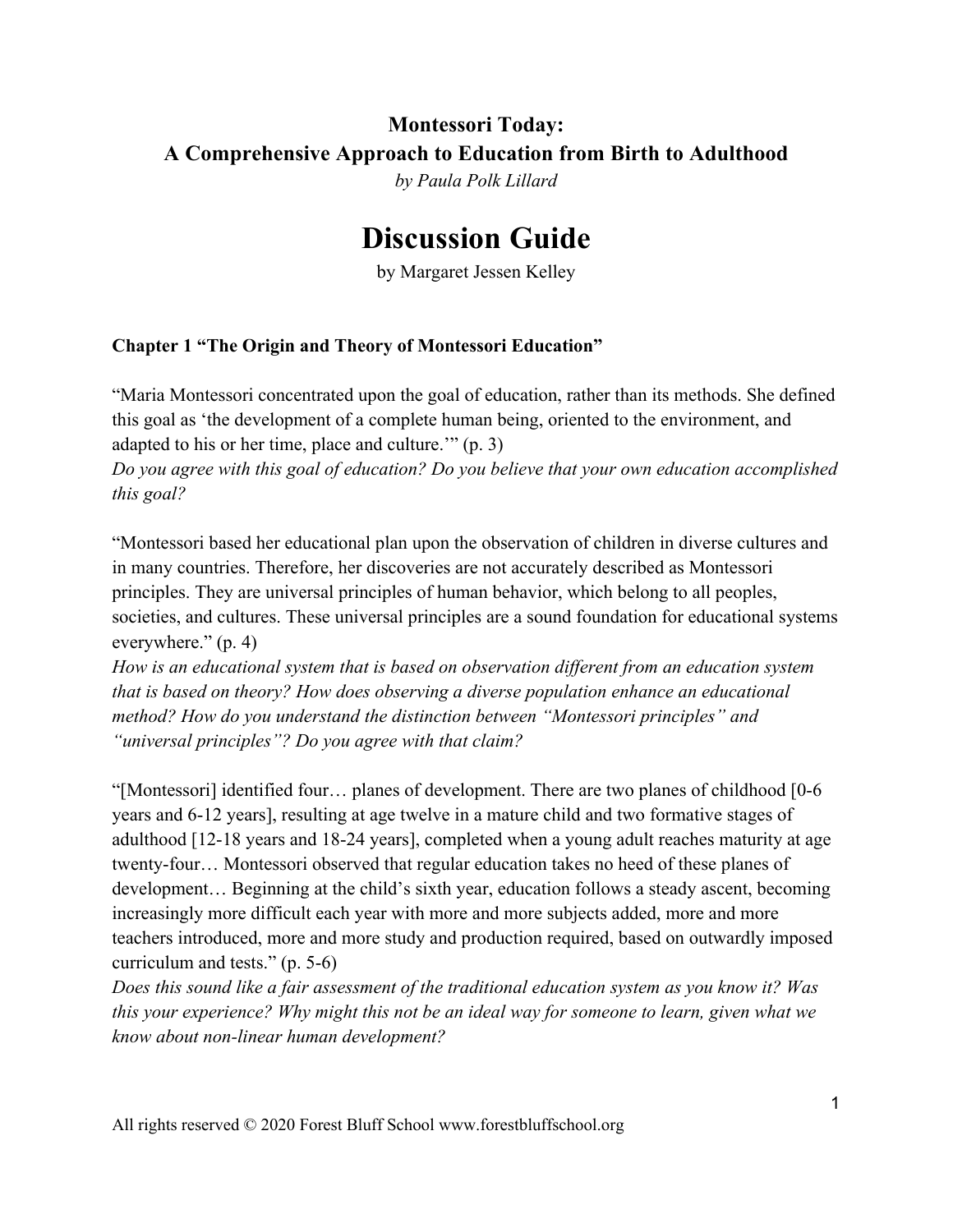"Montessori determined that the customary school needed not mere reform; education needed a revolution. This revolution must include a recognition of the developmental stages of human formation and a realization of the goals, directions, and powers or characteristics pertinent to each. It must go further. Montessori proposed that this revolution in education be built upon the basic responses of human beings which make possible their complete development and adaptation to their environment." (p. 9)

*Do you think that the problems in education today can be solved with reform? Have you seen the traditional system evolve since Montessori set forth her method?*

"Montessori recognized that human beings do not possess instincts to allow them to meet their needs and ensure their survival, as animals do. Instead, human beings have tendencies toward certain behaviors that help them fulfill their needs--primary needs for food, shelter, and clothing; and secondary ones for defense and transportation… They are: *exploration, orientation, order,*  imagination, manipulation, repetition, precision, control of error leading to perfection, and *communication*. Montessori classrooms work well when the teacher understands the necessity of continually appealing to children's innate behaviors that lead to their adaptation to society and, ultimately, the possibility of changing that society." (p. 11)

*Can you relate to these tendencies as they are listed? To what extent do you see them as positive operators in your own life? Are you aware of what it feels like when they are thwarted? How might a teacher appeal to these behaviors successfully in the classroom?*

"Children, who must discover their environment, face a similar challenge to that of early humans. Children differ, however, in that they have, as yet, incomplete and unformed bodies for this exploration. This apparent weakness is, in fact, an advantage because it gives children the ability to adapt to the time and place in which each one is born." (p. 12) *Have you ever considered the activity of children as similar to that of early humans? What parallels can you draw? Likewise, have you ever considered that the fact that they are "incomplete and unformed" as an advantage for adaption? What does it mean to you to consider that any child can adapt to any place or time in human history?* 

"Montessori's final concept concerning education involves the child's activity based upon a selfchosen interest… This last principle of human development reveals another fallacy in the customary approach to education. Human beings do not develop meaningful knowledge by force." (p. 20)

*When you consider the subjects you have studied over the years, what areas of information have you retained? How often does this correlate with information you had to memorize for a test? How often does this correlate with self-directed study? Have you experienced the difference between what it feels like to work on an assigned task versus one that comes from your own interest?*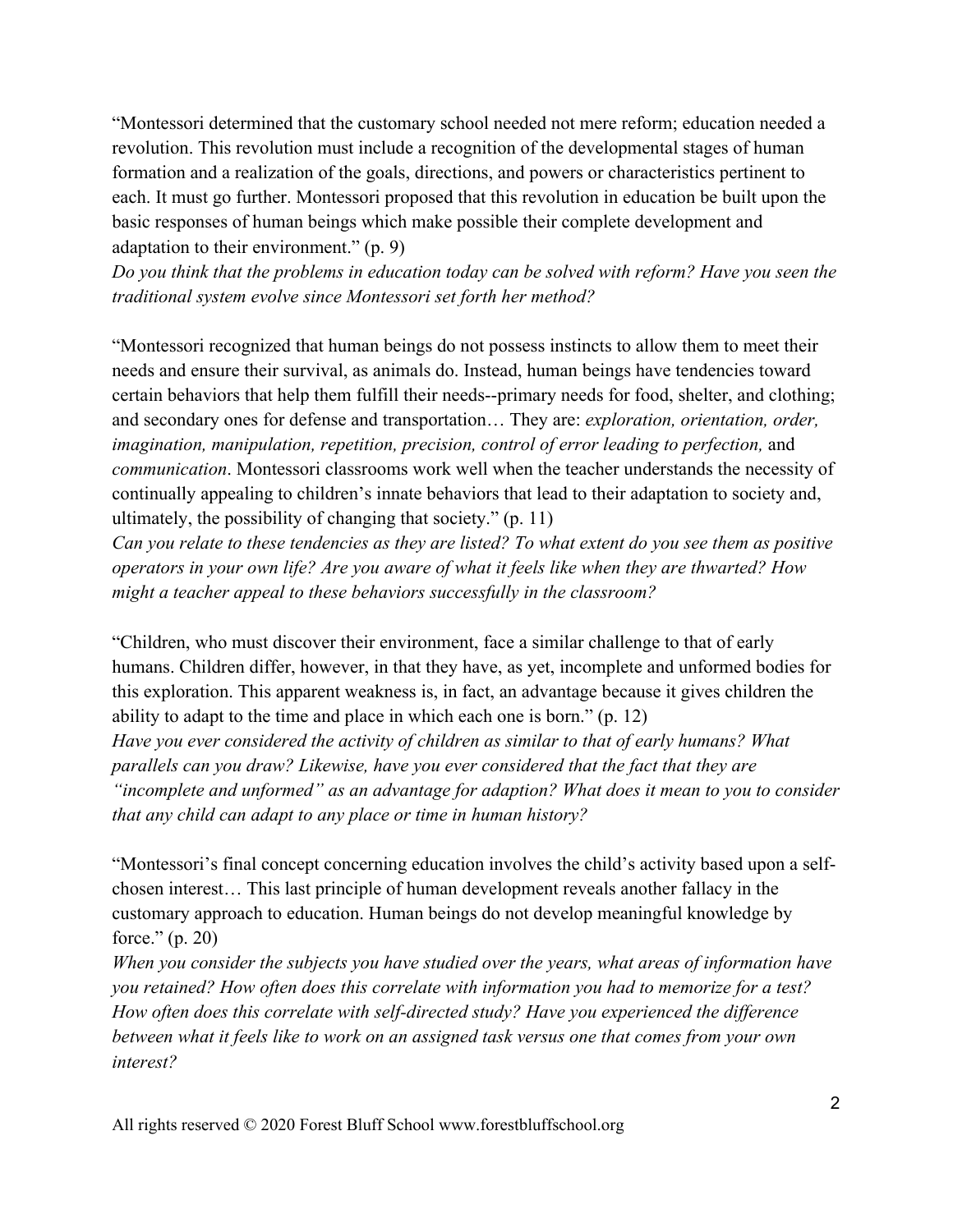"Because they are beautifully executed and highly visible, many people make the mistake of equating the whole of Montessori education with [her] specially designed materials. In fact, the materials are secondary. It is the totality of the prepared environment to be explored and acted upon by the children that is primary: the other children, the teacher, the nonmanufactured Montessori materials, and the careful arrangement of the classroom." (p. 22)

*Have you ever seen a Montessori classroom in action? How much did the materials stand out to you? As an outsider, does it seem that they are central to the Montessori education? What else did you see happening in the classrooms that may be just as or more important?*

"The prepared adult [teacher] acts as a link to the environment for the child. Montessori teachers do not 'teach' the child in the usual sense. They observe the children in order to discover their needs and interests based on their stages in self-formation and their individual personalities. Then they attempt to present just the materials or activities to the children that match their developmental needs." (p. 22)

*How is this a different way of being a teacher? In what ways might it be harder or easier than being a "usual" teacher? Can you see how an adult would need to be prepared for this role?*

"In the end, it is freedom that allows the children's self-formation. Montessori called freedom 'the key to the process of development.'... Montessori's idea of freedom is not always understood by parents. Freedom does not mean doing whatever we want… In reality, to be free means to be in control of self, to be able to do what one chooses to do, not what one's feelings of illogical thoughts of the moment may dictate." (p. 22-23)

*How would you define freedom? Do you agree or disagree with this concept of freedom? How do we help or hinder our children in this development? Based on what you know about the Montessori classroom, how does it support freedom as understood in this way?*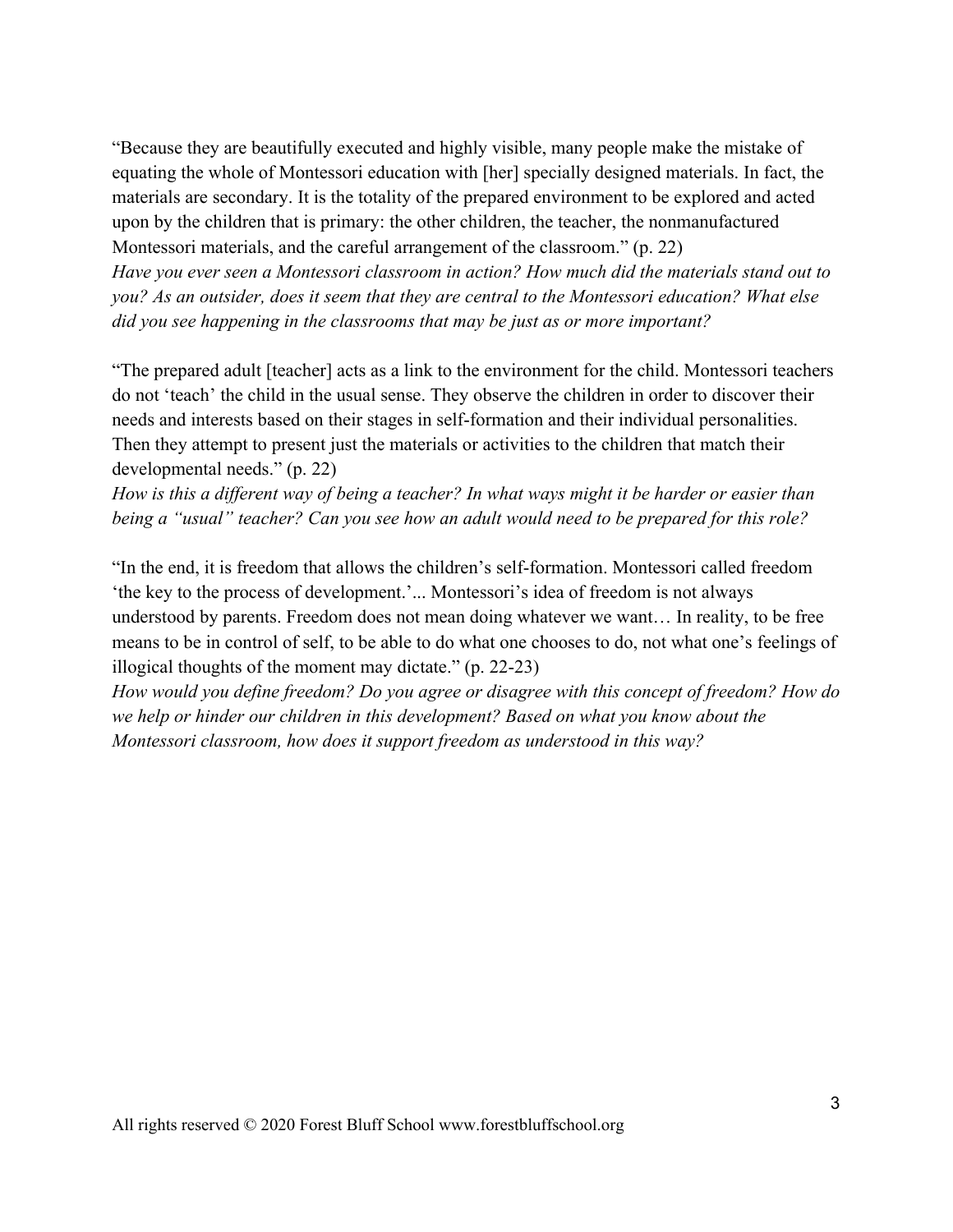### **Chapter 2 "Overview of the Primary Years"**

"The first plane in the child's development is from birth to age six. Based on her observations of children, Montessori determined that the overriding goal of this period is the development of the self as an individual being… From the child's point of view, self-centeredness is practical. The infant is born in an unfinished state. There is a monumental task of brain development and selfformation ahead: physical awareness and coordination, will, independence, and language." (p. 24)

*In what ways have you observed the young child being "self-centered"? Does this seem like an accurate description of this age? How is it a proactive state for the child in this phase of development? Why would it be necessary?*

"Montessori observed two special powers that appear to aid children in their task of development as individuals in the first plane: [The first is that] children appear to go through periods of concentrating on specific capacities, and their minds seem to operate differently from ours. She referred to the time frames involved in the child's development of a definitive ability as Sensitive Periods. These are transitory time periods in which the child appears to be working on one specific area of development to the exclusion of all others." Examples of Sensitive Periods include: Language, Gross and Fine Motor Skills, Interest in Small Objects, Refinement of the Senses, Order, Toileting, Grace and Courtesy (Manners).

*Have you observed or did you observe any of these Sensitive Periods with your own young child? How do these Sensitive Periods provide a purpose for a child's development? How can an educational environment take advantage of (or not take advantage of) these periods?*

"The second observation of Montessori regarding the infant's powers for self-development [is] that the infant seems to possess a capacity for absorbing the surrounding environment merely by being in it. Infants stare, hear, smell, and touch; the impressions gained are seemingly incorporated within their minds. This incarnating of impressions is an indiscriminatory act… Montessori called [this] the '... Absorbent Mind.'" (p. 26)

*What does it mean to say that a child has an "Absorbent Mind"? How does this mind serve a purpose for the young child's development? What are the advantages and disadvantages of its indiscriminatory nature?*

"In all this process, it is the hand operating with the brain that creates the child's intellect. One of the educational tenets of Montessori education is that we should never give to the brain more than we give to the hand." (p. 27)

*How have you observed the Montessori method incorporating the hand and the brain in all aspects of education? In your own experience, can you reflect on how using your hands has helped you learn? Do you see this with your own children?*

All rights reserved © 2020 Forest Bluff School www.forestbluffschool.org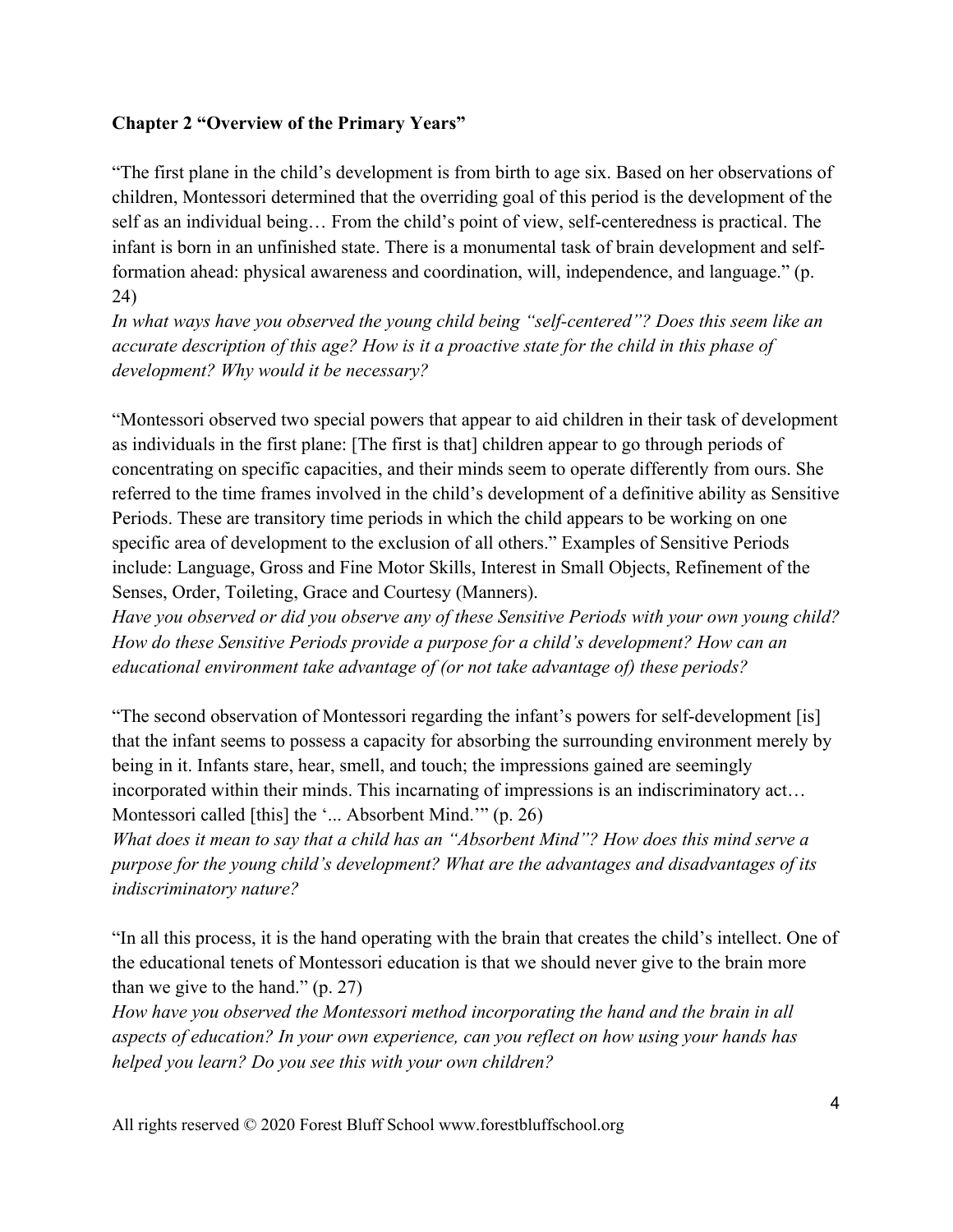"[Montessori] believed in a 'natural unfolding of the child's intelligence.' This natural unfolding follows a specific path. It must be aided by the adult, but always as a result of observing the child and following the path of natural development. Because she did not believe in forced learning by children, Montessori referred to her approach to education as an 'aid to life.' Its focus is always the development of the human personality, not the acquisition of information." (p. 28) *What distinguishes an education as an aid to life versus forced learning? Is it hard to trust in the "natural unfolding of the child's intelligence"? To what extent does traditional education allow for this?*

"If education is to begin at birth, parents must be considered the child's first teachers. Montessori believed that parents needed and wanted help in this regard. A major goal of Montessori schools is to be a place where parents can go to get the information necessary for understanding children in each stage of their development." (p. 28)

*Where have you gotten information about your children as they have grown? What have been the most helpful places? What have been the least helpful? Where do you wish you could have gone?*

"Ideally, in the Young Children's Community approximately ten children [ages 18 months to 3 years] are together each morning for three uninterrupted hours. There is one trained Montessori teacher and an assistant. The materials of this prepared environment are based on activities of the home: cooking, cleaning, washing, flower arranging, and so forth. There are puzzles and manipulative games and objects to aid the children in the development of their senses, hand control, balance and coordination. Stories, songs, books, and picture cards of flowers, animals, and items of the environment, often for matching with miniature objects, encourage the development of language. Most of all, being together in this specially prepared environment helps children to develop an awareness of their own rights and limits, as well as the rights and limits of others." (p. 30)

*What is your reaction to the idea of this environment for a toddler? Why is the most important reason for being in a community for the children to learn about rights and limits?* 

"When the children first enter the Children's House [for three-six year olds], they are busy with the practical-life materials [consisting of activities that allow the children to care for themselves and their environment, such as hand-washing, polishing, and cutting apples to eat later]. Through them, they further develop their concentration and their ability to be independent." (p. 34-35) *How might these Practical Life activities serve the development of a three-year-old's concentration? Have you ever witnessed a young child absorbed in such a task?*

"The sensorial materials [in the Primary classroom] are each designed to convey an abstract idea in concrete form. Sound cylinders for shaking and matching and, eventually grading their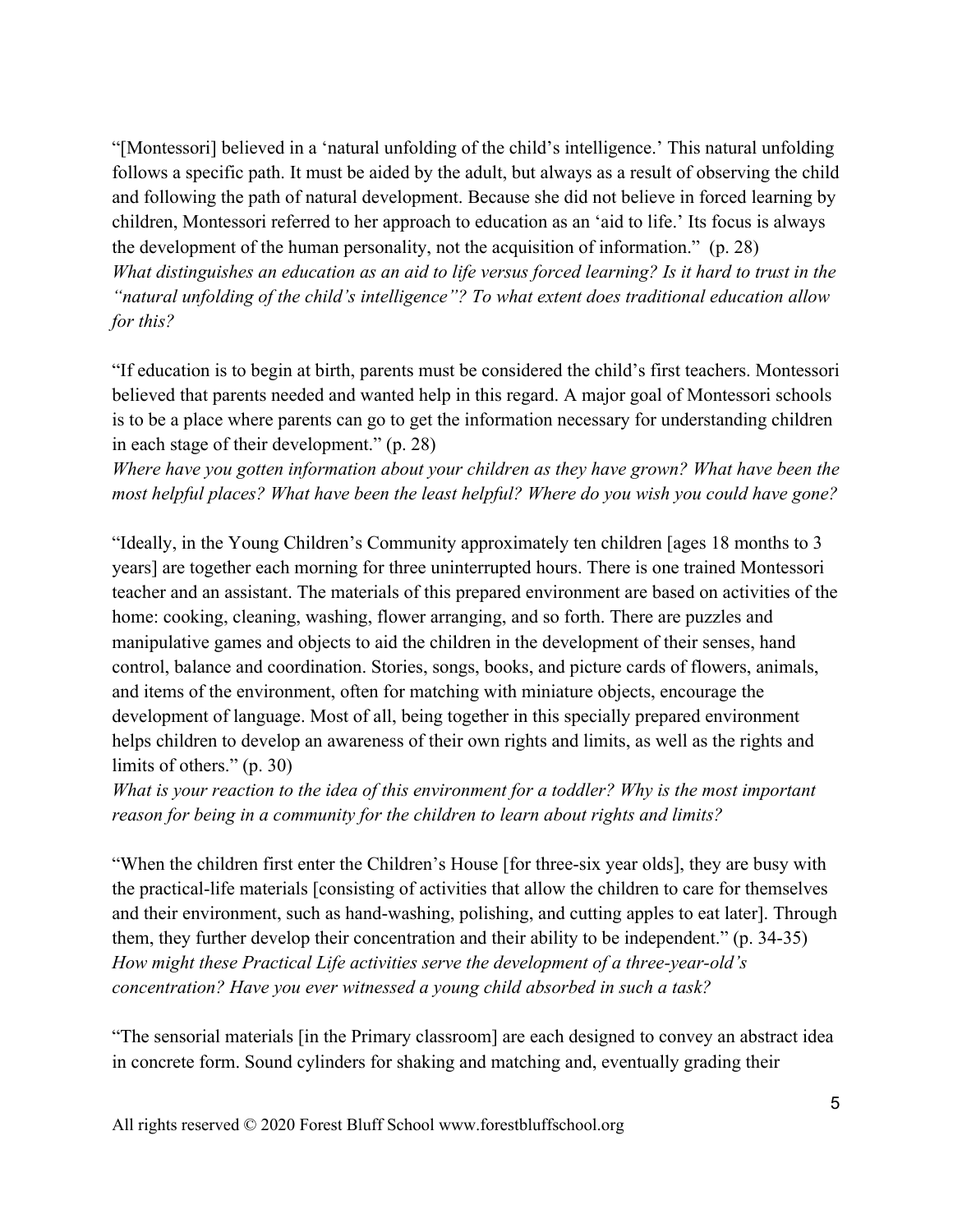sounds, convey the concept of loud, louder, loudest and soft, softer, softest… Sandpaper tablets give the experience of rough, rougher, roughest and smooth, smoother, smoothest… The hand and the brain act in unison making a mental connection between an abstract idea and its concrete representation." (p. 35-36)

*How do these isolated experiences of the senses help children develop and refine their sensory perception of the world? How do they create categories and labels for these kinds of experiences? In what way do the materials connect the abstract idea with the concrete representation and what does this mean for children's intelligence?*

"In language, the children [in the Primary classroom] can write their own stories in cursive and illustrate them with pictures and paintings. They read real books, rather than the customary primers for first and second graders. They have an understanding of the function and placement of words in sentences as a precursor to grammar and analyzing of sentence structure. They have studied word types… In addition, they know many language facts: facts of geography… facts of nature… facts of art and music history… facts of social history." (p. 38)

*How does this learning environment sound to you? How is it different from what you remember in your own preschool and kindergarten experience? In what ways does this environment make language feel alive?*

"In mathematics, the children [in the Primary classroom] establish a solid basis for understanding the decimal system, the role of zero within it, and the hierarchy of numbers to the millions. They have a strong foundation in the four mathematical operations: addition, subtraction, multiplication, and division. They have begun the memorization of the math facts and tables. They have built a strong base for geometry… They have experienced algebra in concrete form… [T]he children become familiar with skip counting… and establish a foundation for discovering square root and cube root… They have worked with fractions." (p. 38) *Does this sound like a realistic amount of information to cover before a child turns seven? Can you remember your own experience with these mathematical concepts? Did you enjoy learning them? How old were you when you mastered each?*

"Montessori always included children spanning three years of age in her primary and elementary environments… The indirect learning that occurs among children is a primary reason for placing of children of different ages in one environment. The youngest children are guaranteed models for more mature behavior than they themselves are capable of performing. The older children have opportunities to develop their potential for leadership and social responsibility. This indirect learning occurs in the intellectual area as well. Younger children observe the older children work with materials that they will use in the future. Older children spontaneously help the younger ones with materials that have already been introduced to the younger children but which they have not yet mastered." (p. 39-40)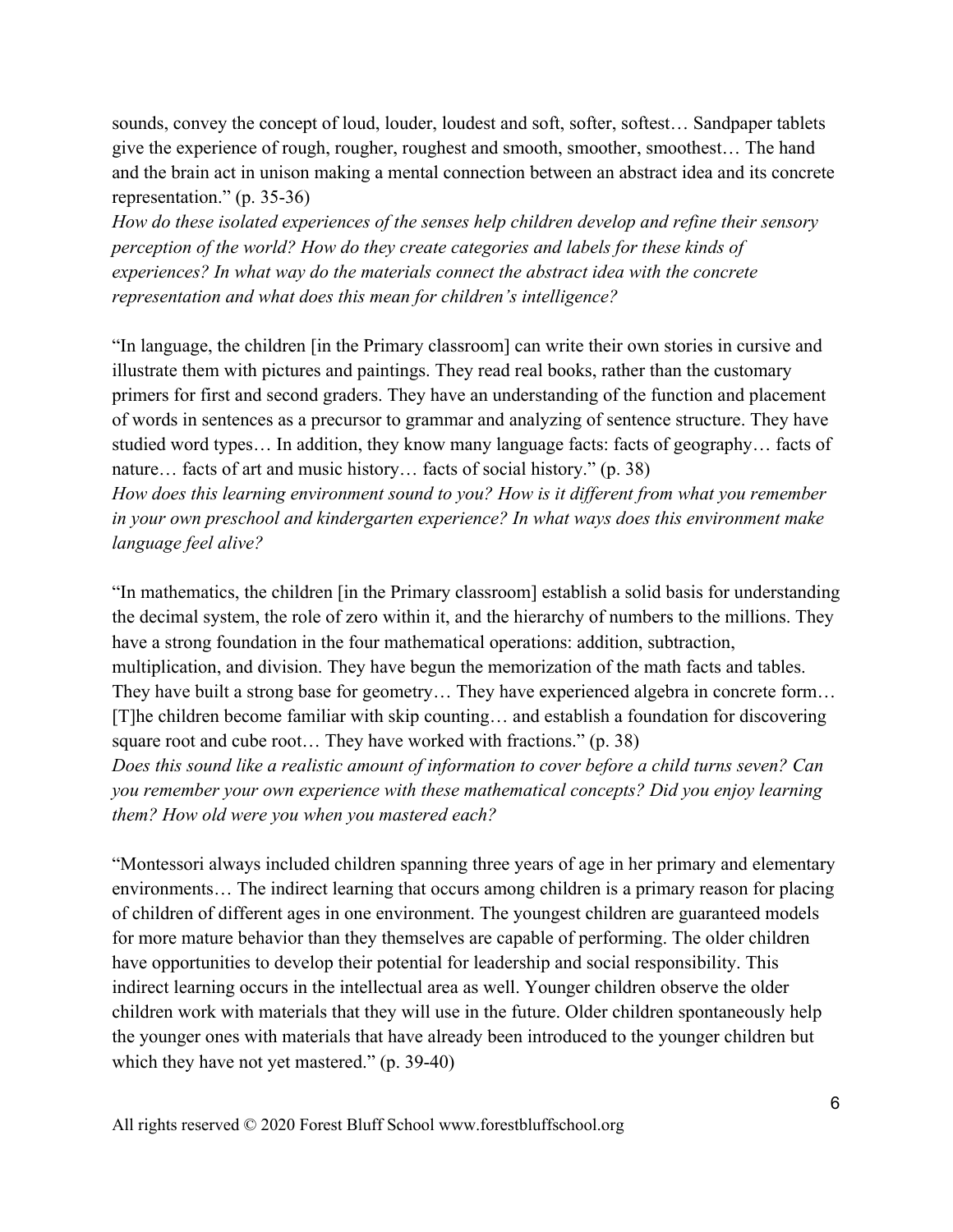*How is this learning environment different from one where children are divided by age? What emotional and academic advantages can you see from this grouping? Do you think there are disadvantages?*

"Many people misunderstand Montessori's approach to the children's social development at the primary level. They think that her emphasis on the children's formation as individuals in the first plane of development is an indication that she considers social interaction between the children to be of secondary importance. This is not true. In fact, she insisted that young children must in in a community of others to develop to their full potential… By including twenty-five or more children from ages three to six in one environment and giving them freedom to move about and talk with each other at will, Montessori created a positive 'influence of society' for the children within the classroom." (p. 41)

*Based on what you know about the Montessori environment (large class, mixed ages, only one of each material), how does it support social development, even while focusing on individual work for the young child? Do you have faith in this style of education? Is it hard for you to trust?* 

"[T]he children's social relationship with adults is enhanced by the inclusion of children of three different ages in the classroom. The children then remain with one teacher for a total of three years before going on to the next level. The possibilities for depth of relationship, positive influence by the teacher, and modeling of behavior are greatly increased. Further, it is possible for the teacher to relax and enjoy teaching each child. There are three years in which the child can reach the goals for formation. The teacher can be patient and have faith in each child's natural rhythm of development." (p. 41)

*Can you elaborate on the advantage of children staying with the same teacher for three consecutive years? How might this affect the children's development academically? Do you think it realistically allows for a more natural progression of intellectual acquisition? How might the children's relationship to school in general be different knowing that they will be with the same adult and in the same environment for three years? Does this seem like an advantage to you? Are you concerned about any disadvantages?*

""Normalization' invariably follows in the classroom when the children begin to 'work' seriously with a material or activity… [Children] become calmer and appear rested and content. They are more compassionate with each other and they exhibit increasing responsibility for their environment." (p. 42)

*Have you witnessed the phenomenon of "normalization" in children before? How does having this result as a primary daily goal of the classroom distinguish Montessori schools from traditional schools? Does traditional education allow for normalization? Do you believe in the value of normalization?*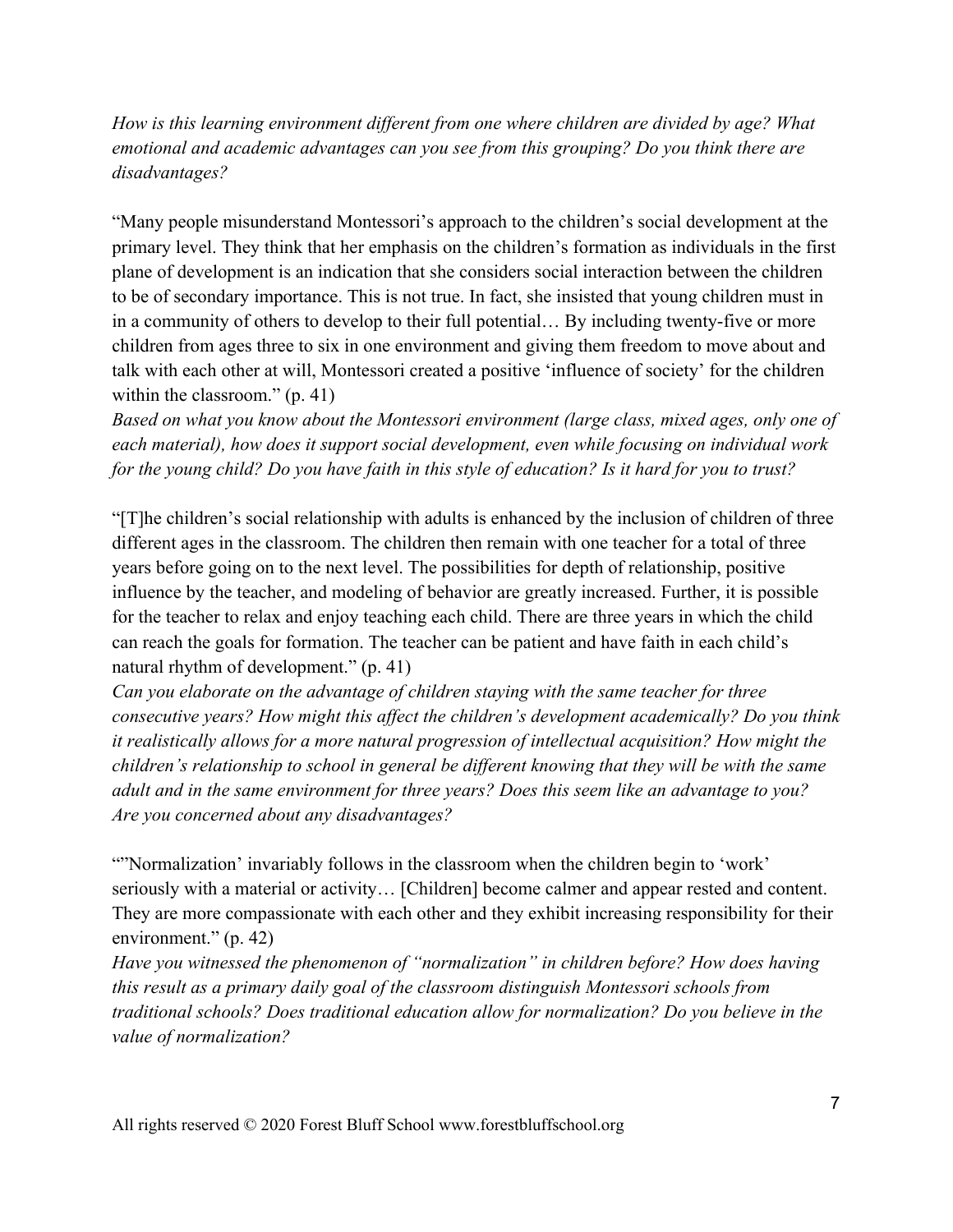All rights reserved © 2020 Forest Bluff Schoo l www.forestbluffschool.org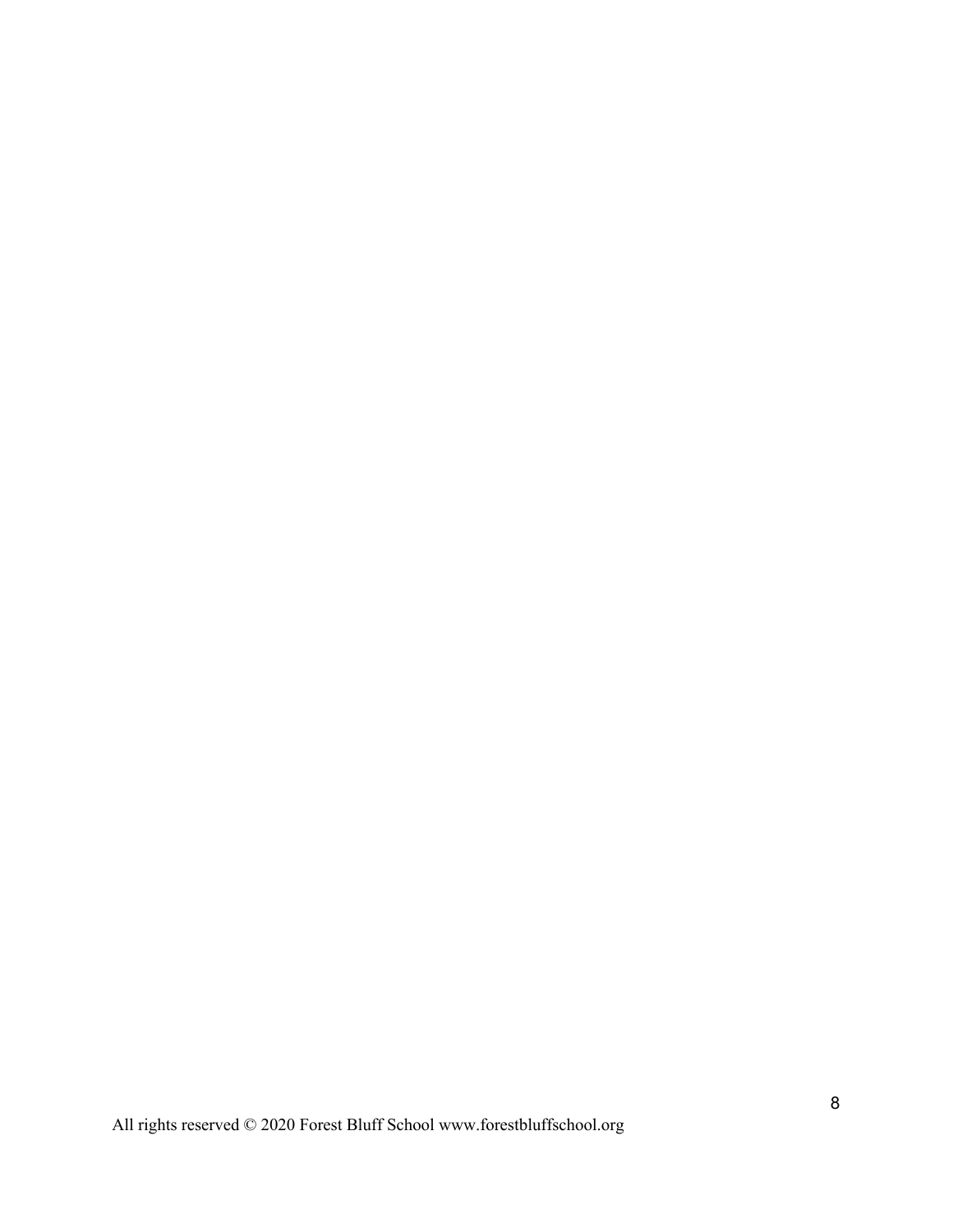### **Chapter 3 "Changes at the Second Plane"**

"The children's focus shifts from individual formation to development as social beings and the direction of their explorations of the world tends to the abstract rather than the concrete. All the children's behavioral tendencies serve these new purposes." (p. 44)

*Have you noticed that your elementary aged child is different in social interests from when they were younger? Has it affected how they play or how they talk about their peers? Likewise, what "abstract" exploration have you witnessed in your elementary child that they were not capable of when they were young?*

"Montessori called this stage of the child's formation the Intellectual Period. The children's appetite for knowledge is immense. They are not satisfied with bits and pieces of isolated information: this part to write a report on, that part to memorize and reproduce for a test. They want to grasp the whole of knowledge." (p. 46)

*How do you remember learning information as an elementary aged child? How much of the curriculum existed in isolation? Do you remember getting a concept of the big picture?*

It is at this age that the children first begin to distance themselves from their families… It is not the family which the child seeks to leave behind but his or her role as a child within it… It is as if the children realize that they cannot remain with their families forever. It is time for them to strive for further independence in both action and thought." (p. 46)

*How does your elementary child express independence? Do you remember wanting to assert yourself in your elementary years? Do you understand the developmental purpose of this behavior at this age?*

"The children play social games and establish groups that expand their experiences with new rules. They seek evaluation by their adherence to these new standards of conduct. By adult perceptions these new rules can be very strange… It is as if the children are exploring the group process itself and, in this way, are rehearsing for adult society." (p. 47)

*What do you remember of group or "club" activity when you were of elementary age? Have you seen this behavior in your own child? Do you agree with the concept that it might be practice for adult society?*

"Now in this new period children have developed the higher brain function required for reasoning… What does the reasoning power specifically permit us to do? Reasoning allows us to keep facts and ideas in relation to each other. We can compare, deduce, and arrive at conclusions. The reasoning capacity shows itself clearly in the children's new interest in searching out the interrelatedness of things. They explore all the facts which they have absorbed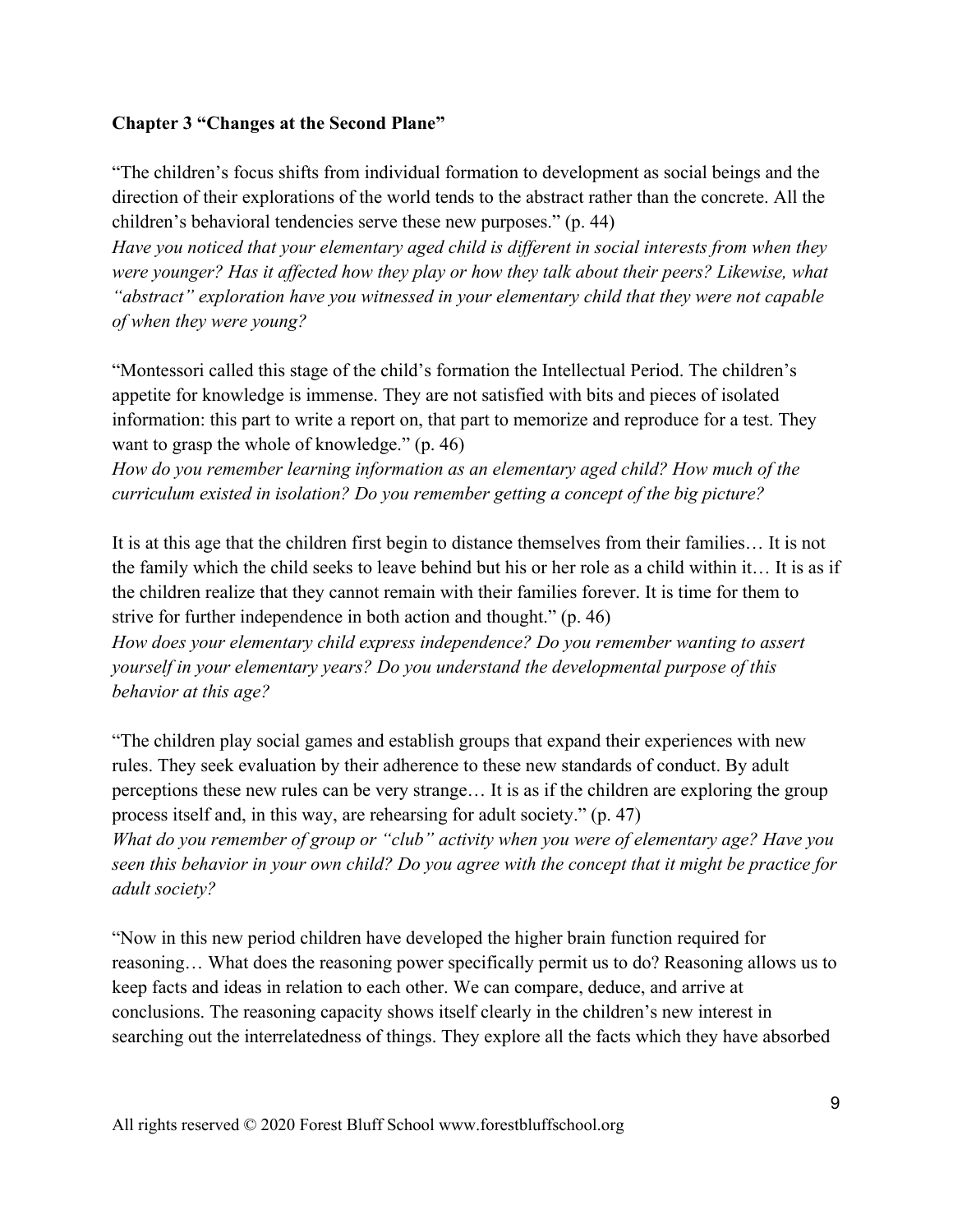sensorially in their earlier years. Now they begin to ask 'why' and 'how' in search of the relations between these facts." (p. 48)

*How is reasoning connected to interrelatedness? Is that how you would define reasoning? What new reasoning skills have you seen in elementary children that are different from how they thought when they were younger? How have your conversations with your elementary aged child changed and how do you try to respond to his search for reasoning?*

"Elementary-school children continually question what is right and wrong. Their ultimate goal is not the facts of right and wrong as perceived by their parents. They want to use their newly developing powers of reason to come to their own conclusions about right and wrong. This is a process of discovery that initially involves questioning their parents in some detail about their responses to particular situations." (p. 49)

*How is reasoning connected to morality? Why is it important for your child to develop his own sense of inner morality? What have you seen of this questioning of right and wrong in your own child? What are ways you could respond to his budding morality that would encourage its maturity?* 

"The children's interest in judging behavior extends to a new interest in justice and compassion for others… The children not only want to discern just from unjust acts. They want to fight against injustice whenever they become aware of it." (p. 50)

*Do you remember feeling a strong sense of justice as a child? Do you see that in your elementary aged child? How does it manifest itself? What are some ways to discuss ideas of justice with him?* 

"A companion characteristic to the children's interest in morality and justice is their tendency to worship heroes. They have an intense interest and admiration for great men and women who have pushed to the limits of human capabilities." (p. 50)

*Who were your childhood heroes? Does your child have any? What do you think draws him to these people and how do you talk about them at home? What might be the purpose of this characteristic?*

"Montessori maintains that imagination is a development of higher consciousness and is dependent upon a prior ability to distinguish fact from fantasy. This capacity to discern reality first makes it possible to discover the interrelatedness of facts, thoughts, memories, wishes, and so forth. The formation of imagination is rooted in sensorial experience. It is the ability to picture material objects or real experiences in their absence, to see in the mind what we no longer see, to hear what we no longer hear. We take these images and make new mental creations from them. However, in order to do this we need to have had previous experience of these images." (p. 51)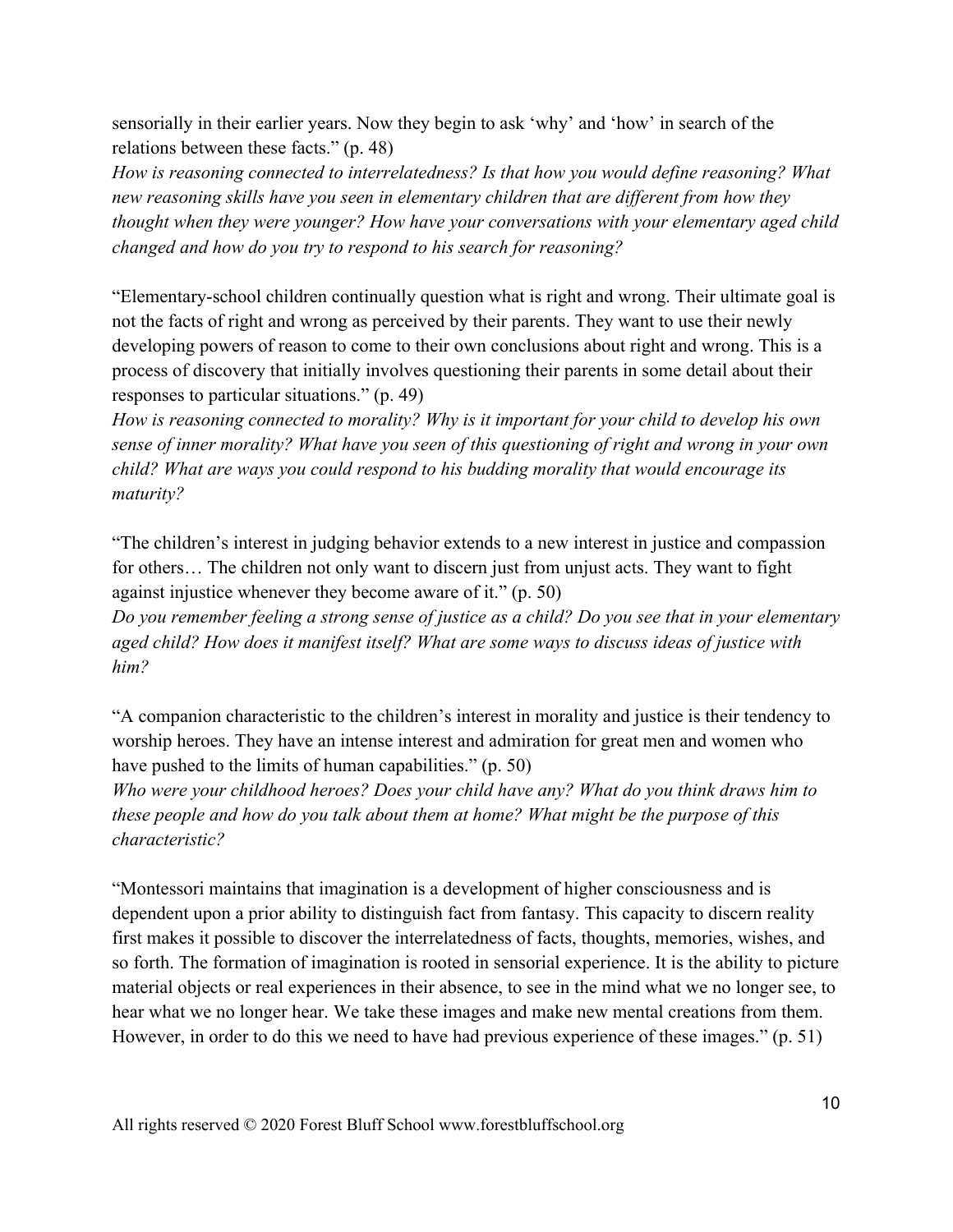*How do you distinguish the difference between fantasy and imagination? How do you understand imagination? Do you think imagination is important? Do you agree with the idea that imagination is based in reality?* 

"The new psychological characteristics appearing in the children enable them to concentrate for the next six years on their development as social beings. All their interests and energies, their human tendencies and urges to activity, now serve this new goal. Montessori's task was to design a new plan of education that could meet this challenge." (p. 53) *How do you understand the concept of "social being"? Do you think Montessori was only referring to the elementary child's interest in their peers? How do you think the traditional school system tries to meet this need? What do you understand about the Montessori method that serves the social being?*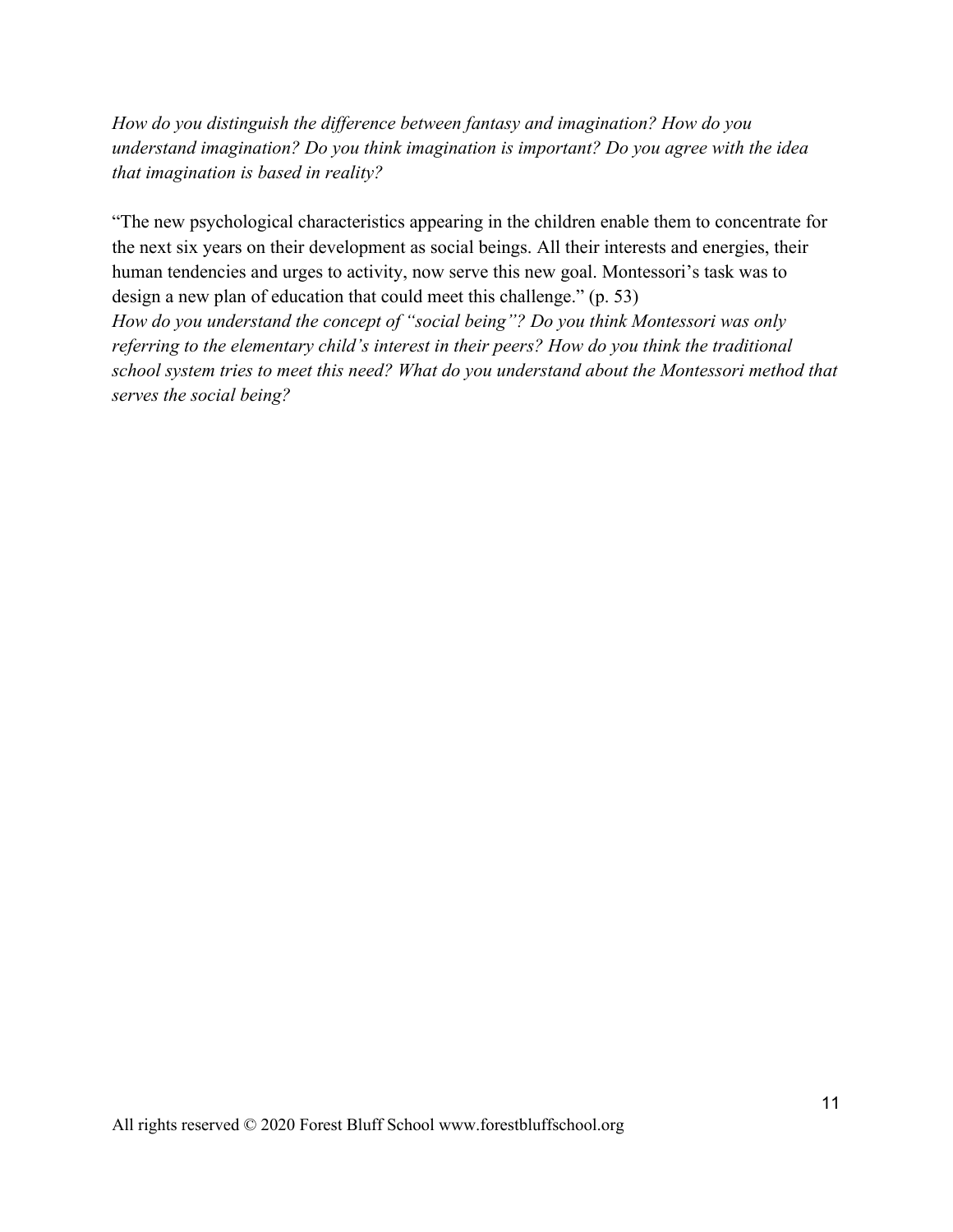#### **Chapter 4 "The Great Lessons and Key Lessons"**

"Montessori proposed presenting the whole universe to the child in the elementary years." (p. 54) *Does this proposition sound too ambitious? Do you think it is possible? Is there an argument for abandoning this goal? Why might it be important or even essential?*

"Montessori stated that for the elementary child, 'the power of imagination is what educates.' It was the imagination that she chose as the avenue for her elementary plan. She designed five major stories and numerous minor ones to introduce the universe to children. The facts of these stories represent the truths of the universe as we know them, but they appeal to the child's imagination to comprehend those facts and their meaning." (p. 54-55) *How do you understand the connection between imagination and education? Why might imagination be the most effective way for the elementary child to learn? How does your own* 

*imagination affect the way you relate to something you are learning?*

"Montessori's five major stories dramatize the known truths of the universe and the progression of human civilization. They present in turn the creation of the earth, the beginning of life, the coming of human beings, and the tools of human communication, that is, language and mathematics. The law and order of the universe become clear to the children through each successive story" (p. 58-59).

*Do you think these five stories cover the essential creation of our world and essential society? Is anything missing? How do you think it benefits a child to understand the world through this organization and perspective?*

"Montessori called the five major stories the Great Lessons. In reality this term is a misnomer. These are impressionistic stories, accompanied by simple experiments, teacher-made charts, time lines, and illustrations… The lessons' purpose is to create a picture in the children's minds and to send them off wondering, questioning, and exploring in order to fill in the details of that picture… If the teacher is successful, this inquisitive searching to fill in specific detail will continue throughout the children's lives" (p. 59).

*How do these Great Lessons differ from your experience with lessons? Do they sound effective? How does the filling in of detail serve education? Do you trust that your child will learn enough with this as a backdrop?* 

"The teacher is careful not to ask his or her questions of the children. Only when children seek to answer questions which they themselves ask, do they commit themselves to the hard work of finding answers that are meaningful to them. This emphasis on the children's questions versus our own is often difficult for adults" (p. 59-60).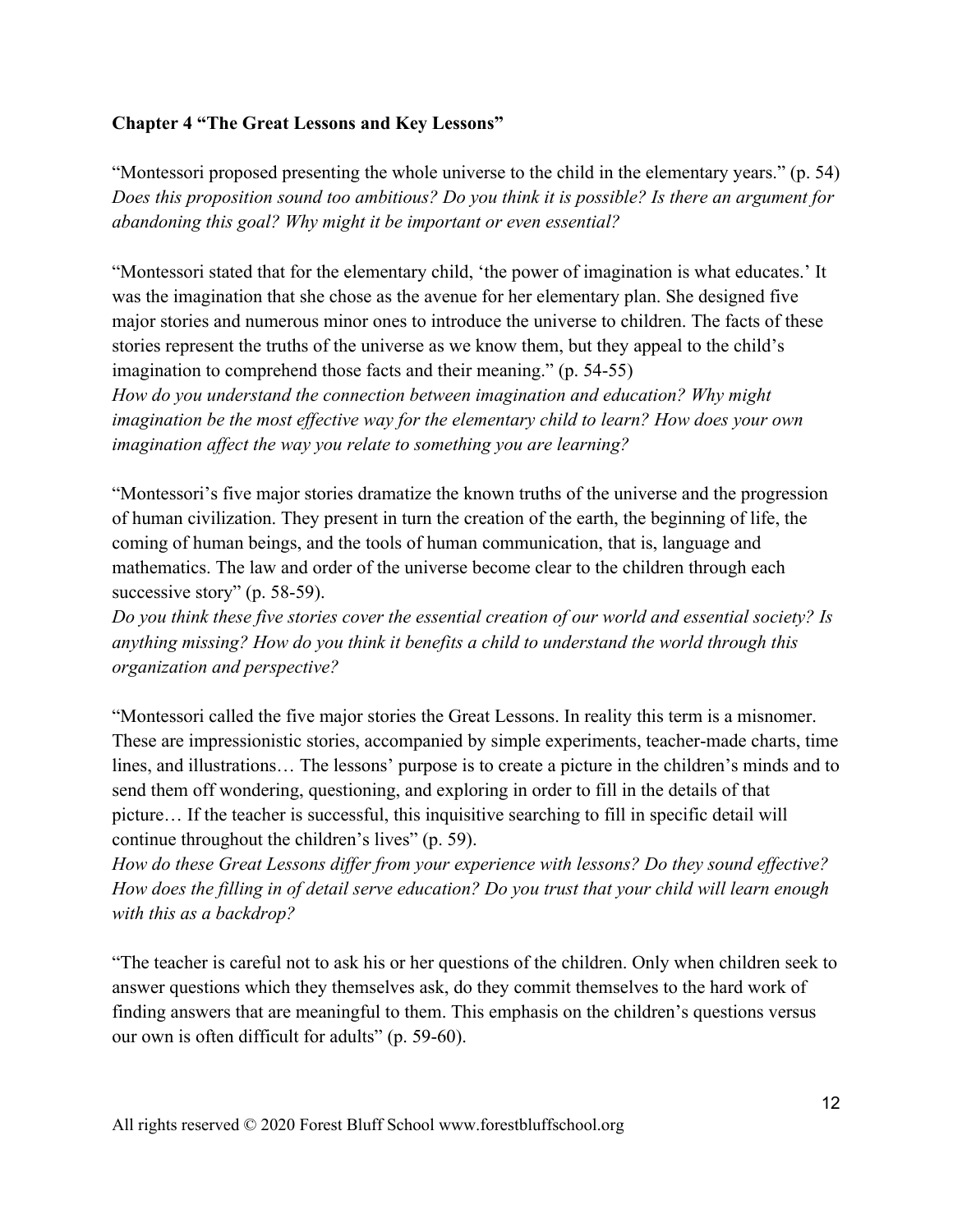*Why is it important that children look for answers to their own questions? Why should adults refrain from asking their own questions? Why is it challenging for adults to do this? Do you struggle with this with your own children?*

Synopsis of the third Great Lesson, The Coming of Human Beings (p. 67-69). *How did this perspective on human beings affect you? Have you ever thought of humans in this way? What might it mean for a child to be introduced to history with this perspective? How might it affect future attitudes and aspirations?*

"In the days after a Great Lesson, the teacher's goal is to get groups of children researching for the answers to their questions and doing their work together… For this purpose, Montessori devised additional stories to follow the initial telling of the Great Lessons. She called these stories which presented further detail in a particular field, the Key Lessons… The Great Lessons present the whole; the Key Lessons expand on their details with key information. There is a crucial balance in the amount of detail to be given in the Key Lessons. If the children of this age are bombarded with detail, they do not seek out information on their own" (p. 71). *How do you understand the concept of Key Lessons? Do you understand their purpose? How might a teacher be sensitive to the balance of providing some detail but not too much? Do you believe that children will not seek their own information if they are given too much detail?*

"The final result of presenting the universe in the open-ended manner of the Great Lessons and the Key Lessons is freedom for both children and teachers. The children are no longer bound by the adult's concept of what it is useful to know, a concept that, in any case, has no power to arouse their interest. The teachers are freed from the 'teach, learn, test' formula that represents much of regular education" (p. 74).

*How do Montessori's lessons create freedom for children and teachers? Why is this freedom important for learning? Do you have confidence in an education that is based on interest and freedom? Why or why not?*

"The educational goal of Montessori elementary education is to develop within the children a global vision. Montessori calls the path whereby this goal is achieved 'cosmic education.'... The result of cosmic education for the children is a developing gratitude for the universe and their lives with in it. They form an awareness that they have received many gifts from human beings whom they will never see or know" (p. 75).

*How does a global vision impact the character and spiritual life of a child? How important is this concept to you personally? Do you see how the Montessori elementary education serves this sense of gratitude for a child? How will this affect a child throughout life? Do you believe this is important?*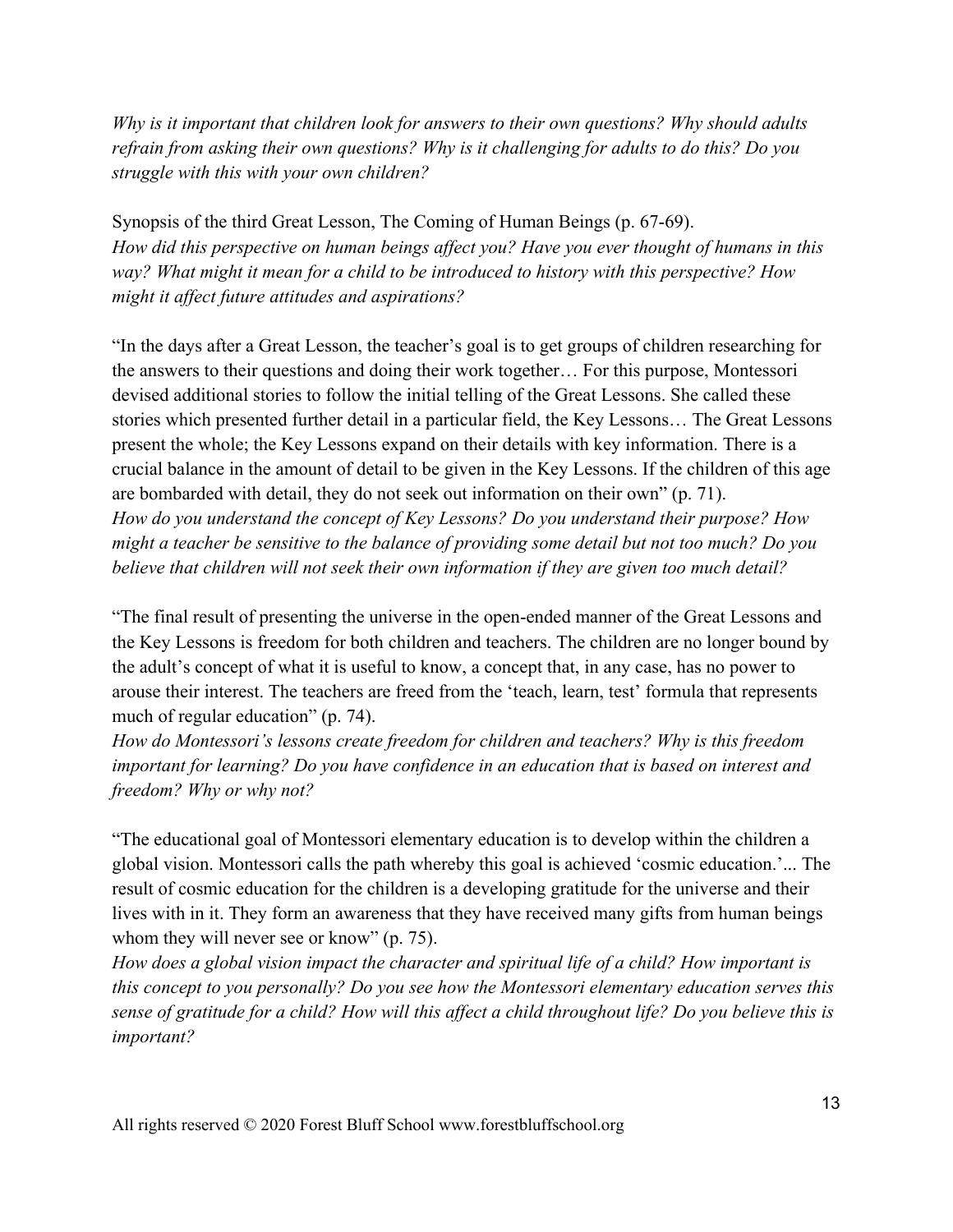"[W]onder and appreciation for persons unknown but so important in their daily lives help the children to realize that they, too, can make a contribution to the world" (p. 76). *Why might this matter in the life of a child? How does it affect how a child might learn, work, and make plans for the future? Do you think this is a valid and meaningful way to affect confidence and self-esteem?*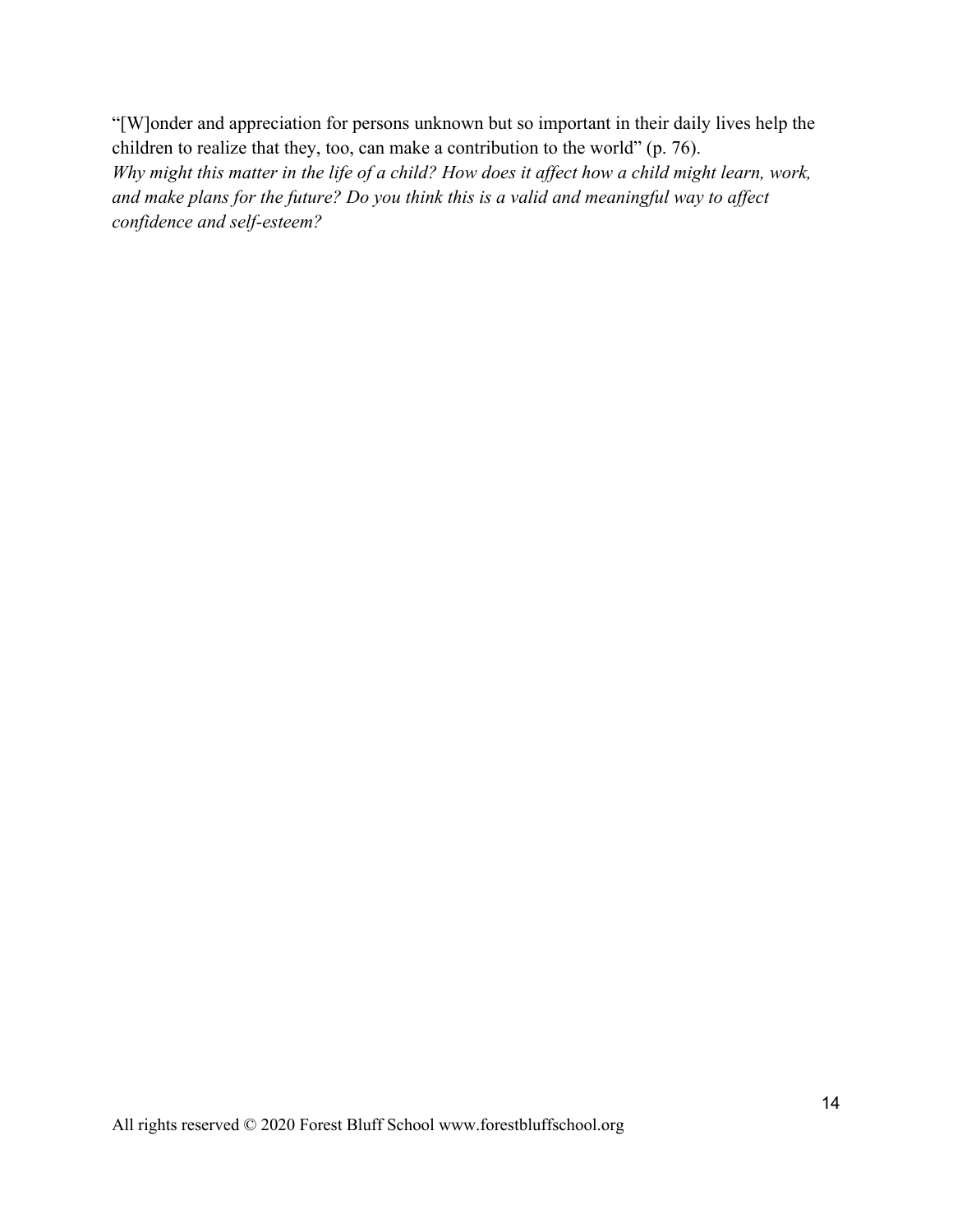#### **Chapter 5 "The Classroom Environment"**

"In the usual form of elementary education, the teacher teaches everything. In Montessori education at every level, it is always through interaction with the environment that the child learns; the teacher is only part of the environment. To meet such a challenge, it follows that the elementary environment cannot be haphazardly designed by an individual teacher's whim." (p. 77-78)

*How is this approach different from traditional education? In what ways is traditional education set up with the teacher at the center? What considerations would need to be made if the environment is the source of learning? Why is an organized environment especially important in this situation?*

"There are special materials displayed on shelves in an organized manner by sections: mathematics, geography, science, art, music, language, and so forth. The number of items is purposefully limited. Each one is carefully thought out for its aim and use. The materials are colorful but the baskets, trays, and containers which hold them are natural so as not to detract from the materials themselves. Glass jars and bottles are used to reinforce the logic and simplicity of utilizing objects that can be recycled. Just as in the primary classroom, there are no multiple sets of materials. It is important for the children to feel that the materials of their environment are unique and special and well worth waiting one's turn to use." (p. 78) *Does this describe Montessori elementary classrooms you have seen? What Montessori principles are utilized in this set-up? How does this differ from traditional classrooms? What are the advantages (or disadvantages)?*

"To date it appears that children six to nine years old develop best when their hands are more directly involved with manipulating materials in their work... Computers are therefore not included in the prepared environment for use in research studies and creative writing until the upper elementary level where the children are nine to twelve years old. By this time, the children's thinking, reading, and writing abilities have a solid foundation… Even if funds and space are available, there should be only a few computers in the prepared environment. These computers can function for each type of use: [Research, writing, and producing multidimensional images (CAD/CAM)]. This minimal number of computers assures that the children become familiar with the capabilities of computers without missing the intellectual and social development that the other materials of the environment are meant to facilitate." (p. 78-79) *How does this approach to technology fit into what you know about Montessori? How is work with hands and the senses not satisfied by work with a computer? Why does this matter? Why is it important to limit computers even for older elementary children?*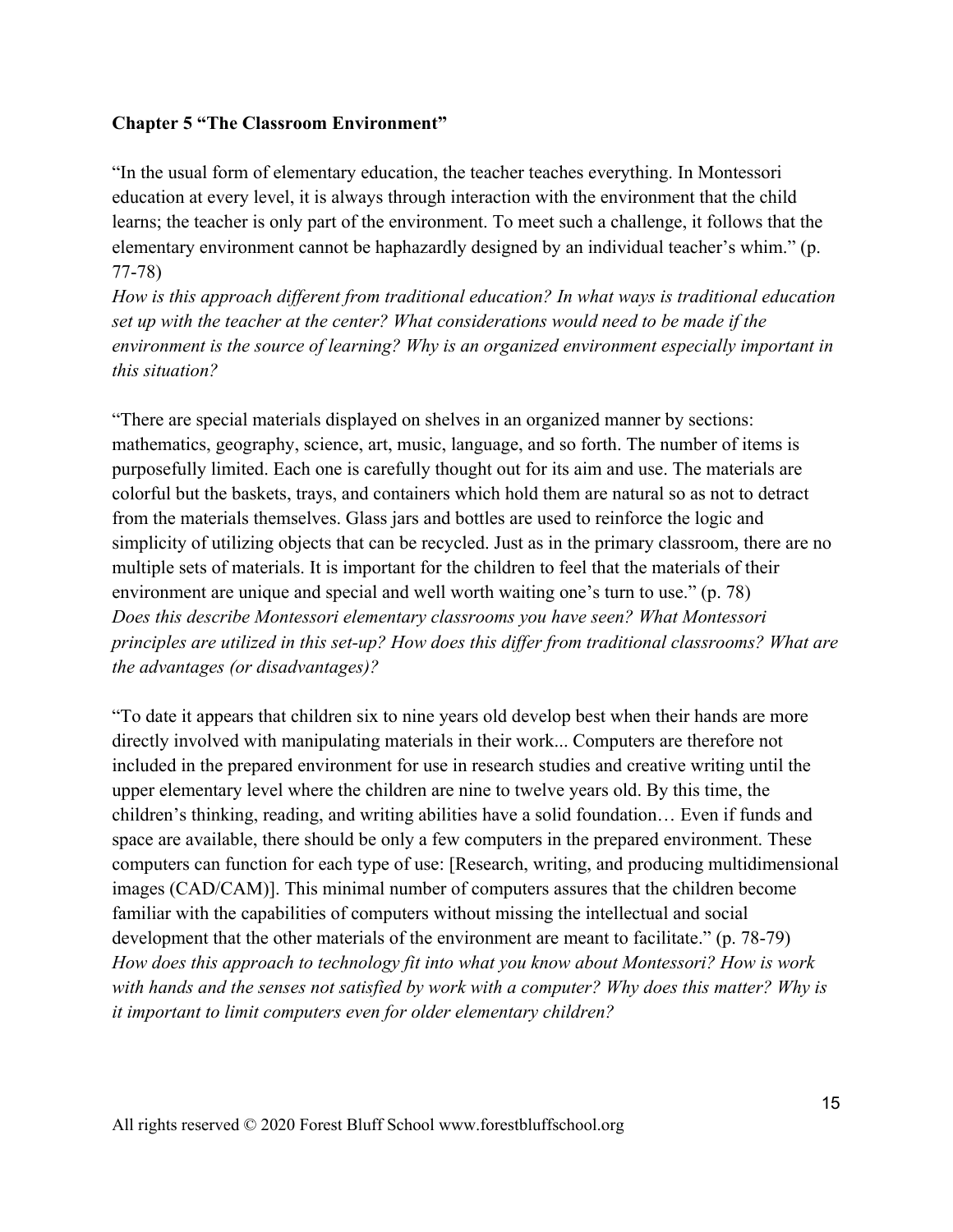"The materials in the elementary classroom reflect the same creative design and simple beauty as those of the primary environment. Again, these materials are not the subject of instruction as visual aids or learning tools in customary education. Rather, the teacher familiarizes the children with the purpose and usage of these materials; learning takes place in their subsequent use by the children." (p. 79)

*What is the difference between materials that are used for "visual aids" and "learning tools" and Montessori materials? How do children learn from the materials themselves on their own?* 

"In the elementary classroom, repetition is assured by representing the same principle--cubing, for example--with a number of different materials. Repetition is now assured by variety rather than by the sensorial appeal of one item, as in the Children's House." (p. 80) *From what you know about elementary aged children, why would variety, rather than sensorial appeal, be a better way to draw them into repetition? Why does repetition matter?*

"The way in which the concepts are presented is the pertinent factor… Children at the elementary level understand chemistry because it is introduced in a manner that uses their imaginative powers and ability to visualize concrete symbols… The children's interest is aroused by the context within which facts are explored and by their relationship to another." (p. 81) *Why are elementary children drawn to work that appeals to their imagination? Have you seen any examples of ways that the Montessori curriculum presents standard information in imaginative ways? Why does activating the children's imagination serve their intelligence?* 

"Reflection makes it obvious that to understand the discoveries behind known facts, subject areas must be used in a connected manner. Therefore, the children are encouraged to use all of the materials in any interrelated way. If the children are researching the historical development of writing, they might get out science laboratory materials to analyze the papyrus plant and the inks which the Egyptians used." (p. 81-82)

*Why must subject areas be connected in order to deeply understand facts? How does seeing the same information through different perspectives enhance comprehension? How is the Montessori environment uniquely set up to support this? Can you think of an example of how to examine the same matter through two different subject areas?*

"In the upper elementary level, the children explore geometry by working with a sensorial depiction of Euclid's theorems. The ease and enthusiasm with which the children make these discoveries comes as a surprise to adults who were exposed to the same knowledge in a much different manner--usually in the form of an abstract theorem to memorize--and at much older ages." (p. 84)

*Why would using a sensorial depiction of a theorem that a child can explore aid in the acquisition of knowledge? Why might this increase a child's interest in the theorem? How much*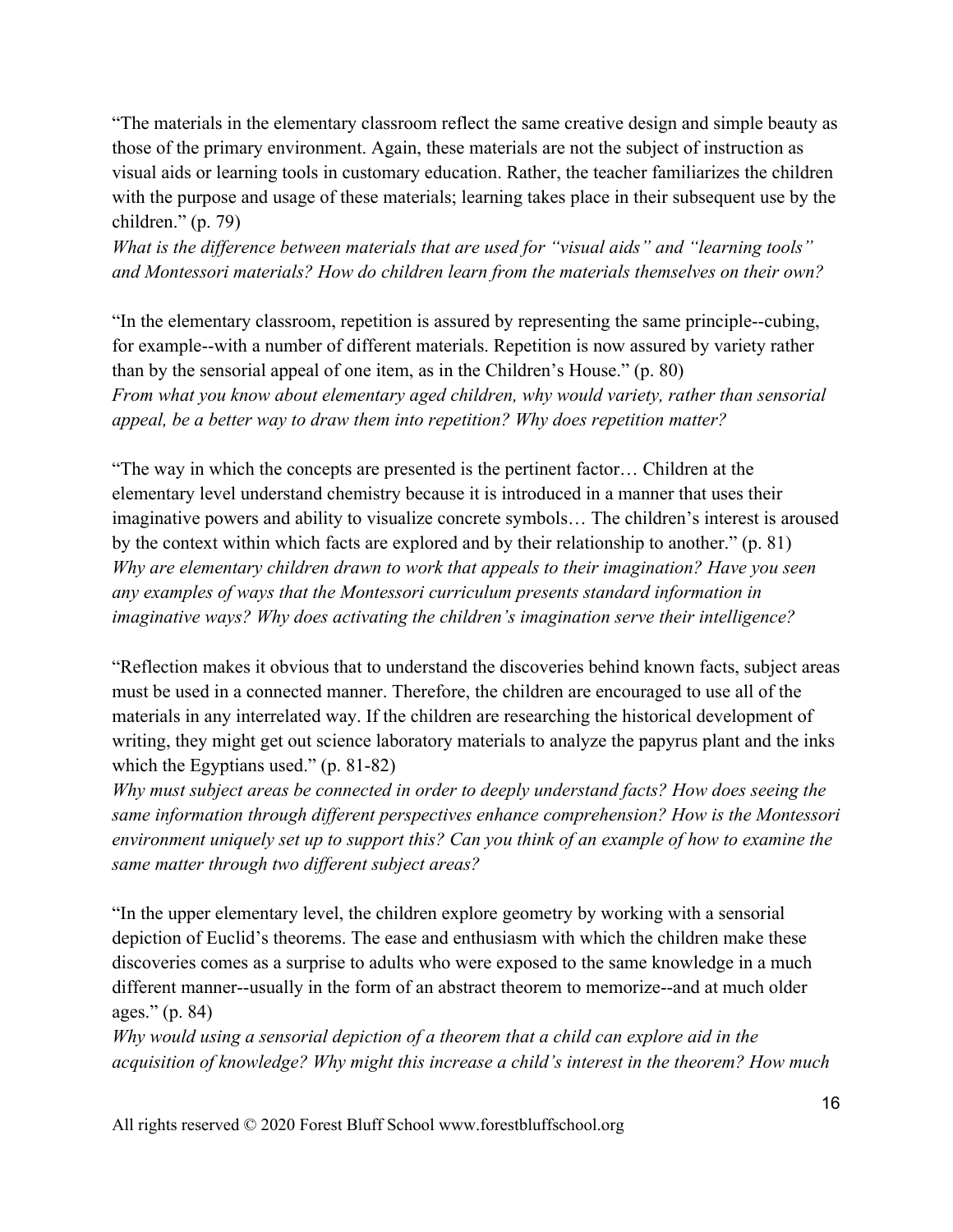*more depth of understanding might someone have if they learned something through physical exploration rather than rote memorization?*

"The way in which all previous knowledge comes together at the end of each plane of development and makes further discoveries possible is a unique feature of Montessori education… Toward the end of the elementary level it is readily observable in the higher order of thinking that eleven- and twelve-year-old children possess." (p. 86) *Based on what you know about the elementary environment, how does it support the development of higher order thinking? Is this a descriptor that you normally associate with this age child? What further discoveries will be possible for the child who has reached their final year in a Montessori elementary environment?*

"The children are now at a stage where their powers of reasoning make it possible for them to explore endlessly wherever their interests lead them. Because the prepared environment is designed to meet their interests at the highest level of abstract thinking, it is inexhaustible for children from ages nine to twelve, in the upper elementary level." (p. 86)

*What makes this environment inexhaustible? Can you imagine what this experience would be like for an elementary child? How is this different from traditional education? Where might a child encounter limits?*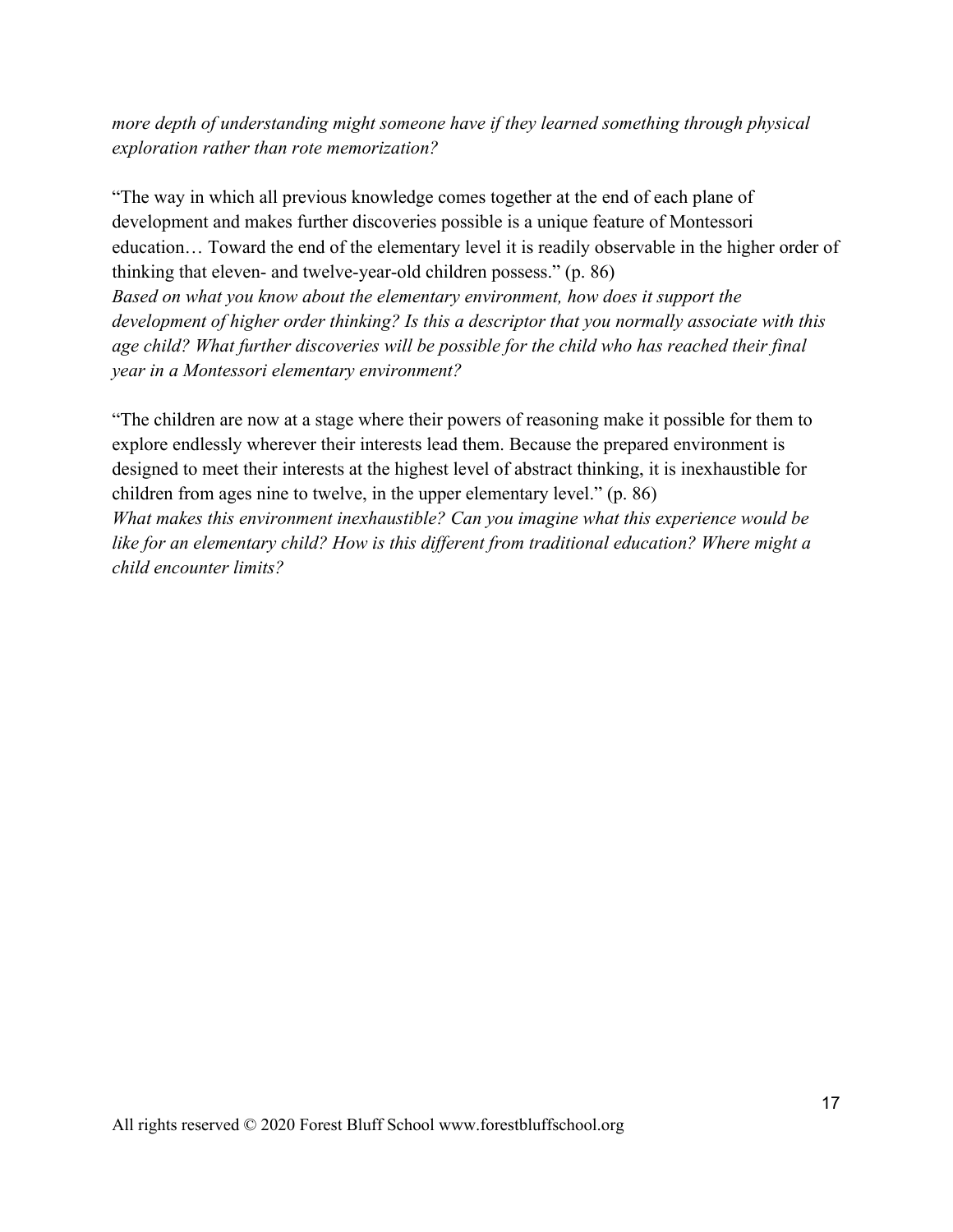### **Chapter 6 "The Elementary Teacher"**

"Unlike younger children, who readily copy the teacher's actions, older children do not accept unthinkingly their teacher's modeling of expected behavior. Their reasoning minds question and challenge. The elementary teacher uses the children's new powers of thinking and imagining to involve them in a different approach to 'grace and courtesy' lessons. The teacher uses drama and humor, creating scenarios. Because the children are now interested in a wider social environment, they role-play situations outside as well as inside the classroom." (p. 87-88) *How do elementary children's reasoning mind affect their desire to simply model good behavior? How might using drama and humor appeal to this new kind of mind the elementary children have? Why would role play appeal to older children and how would it help them to engage in expected behavior?*

"Montessori believed that lectures on morality are of little use to children and can even have a negative effect. In regard to social behavior, children need to reason through to their own moral values… It is through the realization of the human endowments, intellect and will, that children develop moral integrity. Their reasoning powers allow them to form their own judgments of good and evil; their will enables them to exercise the self-control to live by those judgments." (p. 88-89)

*What do you think of the relationship of intellect and will to morality? How does a reasoning approach differ from a lecture approach? What kind of effect might this experience with developing morality have on a person's moral sense later in life?*

"It is important to introduce the children to the heroes of their culture and the world, both past and present. They need positive examples of others who have contributed to society… Exposing children to the exemplary lives and deeds of others inspires them to plan for the day when they can take their own part in the world as adults and give to others in their turn." (p. 90) *What are the ways that learning about heroes in their world will inspire children? Why does this matter at this age? What are the traits of elementary children that cause them to be especially drawn to this study? How might it affect their future?*

"Social life within the classroom provides another natural opportunity for the children to discover moral values. Constantly working in a team and adhering to accepted classroom rules encourages exploration of moral attitudes. The informality of the classroom makes it possible for the children to discuss their relationship and behavior openly with each other on a daily basis." (p. 90)

*How is this structure different from that in a traditional school? How does the "informality" of the Montessori environment support social and moral development? What role might the Montessori teacher play in this aspect of the classroom?*

All rights reserved © 2020 Forest Bluff School www.forestbluffschool.org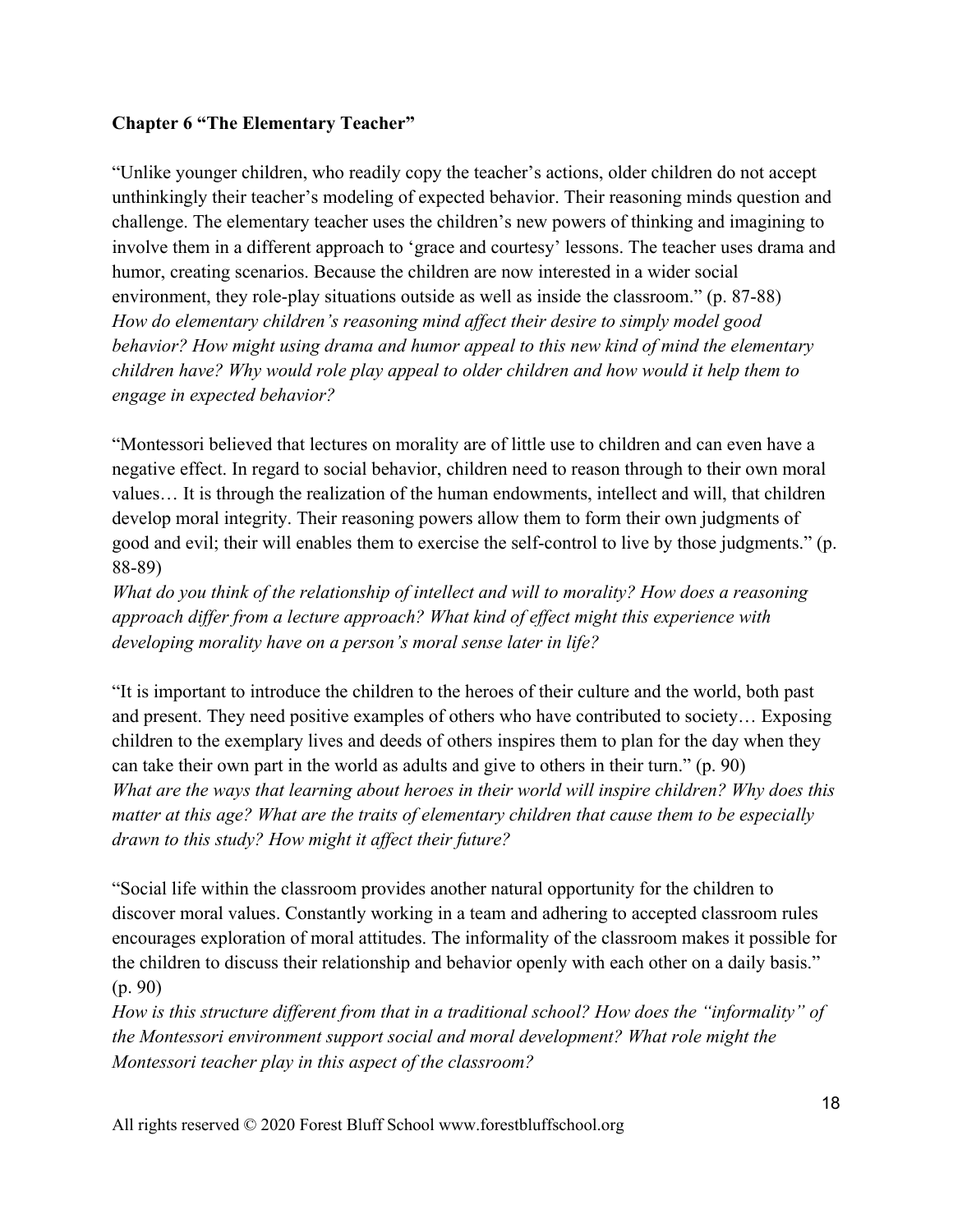"Work is not an option; it is a necessity for the development of what Montessori called the children's 'normal behavior.' This behavior is reflected in the children's cooperation and respect for each other and in their concentration and interest in learning about the world around them." (p. 90)

*Why is work so important in the Montessori environment? Have you seen ways in which productive and interesting work has supported your child or other children's positive behavior?*

"To avoid… misuse of materials and to serve instead as an effective link to the environment for the children, the elementary teacher (as did the primary teacher) constantly observes the children in order to know where they are in their development at any given moment. Both primary and elementary teachers keep records of the children's activities, but the elementary teacher goes much further in this process because the older children's advanced interests and development result in many more presentations to record." (p. 91)

*How is this method of record-keeping different from traditional schools? In what ways can it take the place of test-taking? How much time do you think Montessori teachers spend in observation and record-keeping? What are some reasons that it is important?*

"Based on his daily record keeping, the teacher seeks to get two, three, or more children working together to explore an area of interest following a story or presentation of material. If a group of children appear to have come to a dead end in their search for information or process of discovery, the teacher steps in with just enough information to get them going again. He is constantly saying to himself, 'These children were working on that last week. They got this far. How can I take them a further step in that direction?'" (p. 92)

*How is this rigorous record-keeping and nuanced follow-up work different from the approach in a traditional school? How is it specific to a Montessori teacher? What kinds of abilities and activity does it require? Why does the Montessori environment require this kind of work from the teacher?*

"As a general rule, the children choose their own companions for their work. The teacher's knowledge of social life is of little value to them. They need to discover for themselves, in this practice period of their lives when the consequences of their mistakes have no lasting effect, how to make wise choices in coworkers. Allowed to choose freely, the children gradually develop the ability to choose wisely." (p. 93)

*How does freedom in children's social lives lead to wisdom? Why does a teacher's knowledge not have value for them? How is the Montessori environment a safe and appropriate place for this learning?*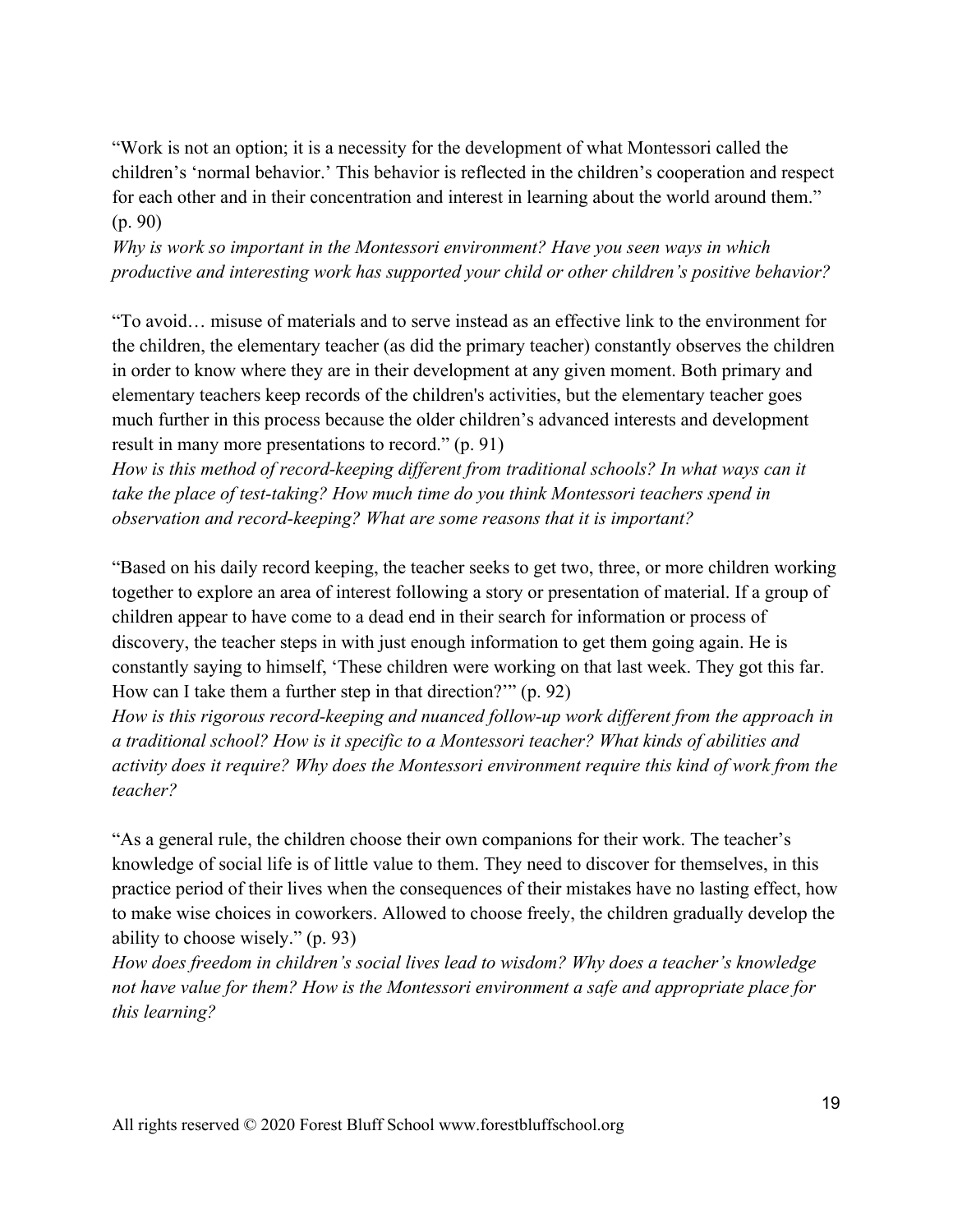"When the children are concentrating and working independently and without teacher interference, they have achieved the goal of self-direction. The teacher leaves them alone and protects them from interruption… Montessori discovered that once children become selfdirected, they do their best work when allowed a three-hour uninterrupted work cycle." (p. 93) *Why does self-direction matter? When you work, do you enjoy having uninterrupted time to concentrate? How do you think this translates to a child's experience? What do you know about the three-hour work cycle?* 

"The elementary training requires a solid foundation in the sciences, liberal arts and humanities, and covers all major subject areas. The aim is not for the teacher to become an expert in every field of study; rather, the goal is to become a 'Renaissance person,' sufficiently knowledgeable to arouse the children's interest in each area and to direct them to available sources for the answers to their questions." (p. 95-96)

*Based on what you know about elementary children, why does this approach to knowledge suit an elementary teacher? How would it appeal to and serve the elementary child?*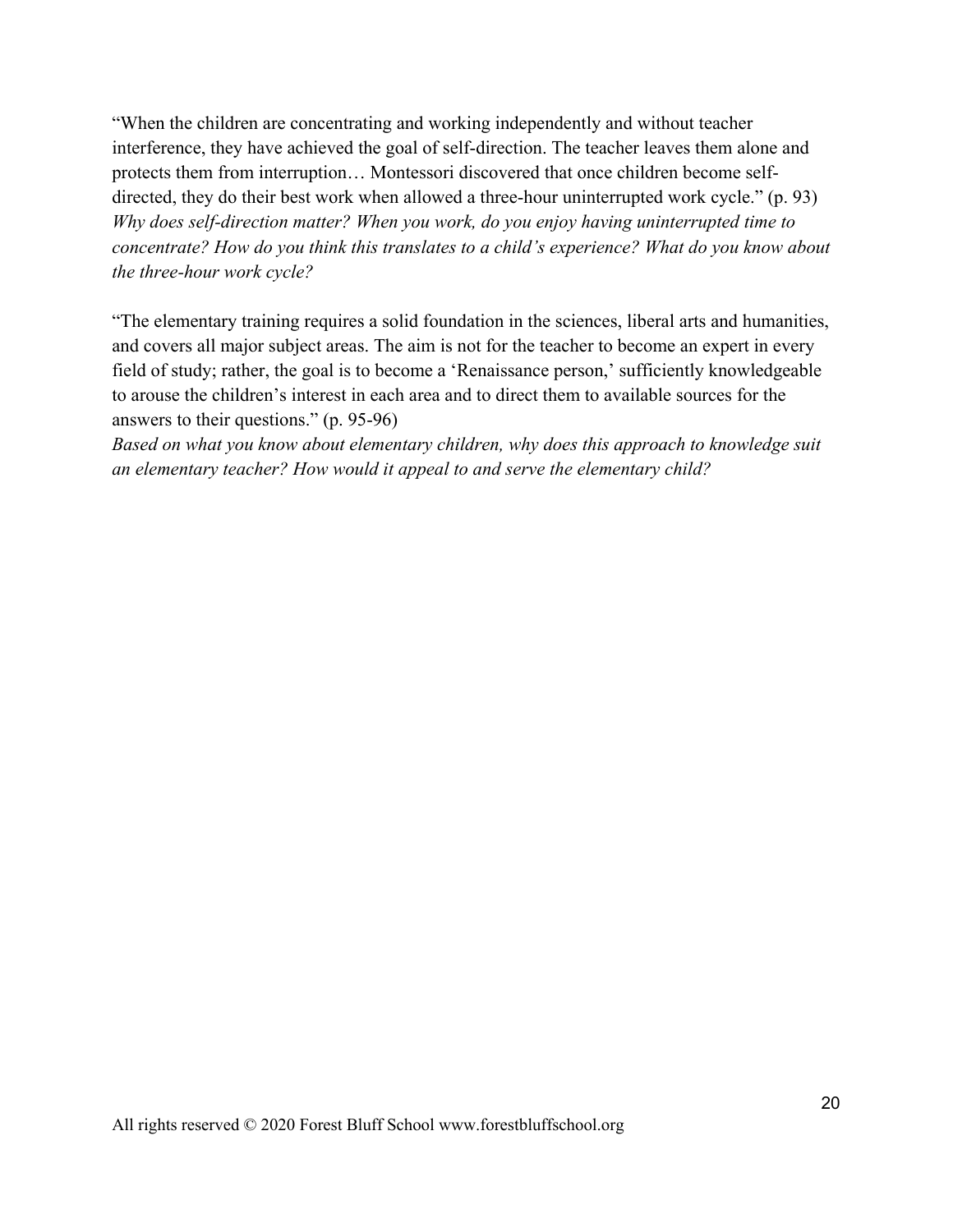#### **Chapter 7 "Freedom and Responsibility"**

"The freedoms can be stated in a Bill of Rights for the elementary classroom: to act by oneself and for oneself,  $\vert$  to act without unnecessary help or interruption  $\vert$ ,  $\vert$  to work and to concentrate  $\vert$ ,  $\vert$ to act within limits that are determined by the environment and the group[,] to construct one's own potential by one's own efforts[.]" (p. 98)

*Do these seem like reasonable rights for an elementary child? How do they support development? In what ways are they similar or different from expectations in a traditional school?*

"The teacher shows the children how to write the date and make time entries of their daily activities in their journals. It is important to note that the journal is a record of things that have already happened. It is not a plan for future work. As the children get older, they are encouraged to make comments about their work, and their journals become more extensive accounts of their ongoing development." (p. 99)

*How might this journal activity serve the elementary child's work? How does it support the development unique to this age? What are some of the purposes it may serve?*

"In order to guide the children in the choice and manner of their activities and provide an opportunity for individual attention, the teacher meets with each child periodically… These meetings give the teacher the security of knowing the progress of all the children. An equally important purpose is for the children to realize that the teacher knows how they are doing. The younger elementary children need the sense of security that this knowledge gives them. The goal of these meetings is for the children gradually to accept full responsibility for their own work." (p. 100)

*Why do you think these meetings are an essential part of the Montessori curriculum? How might these meetings take the place of tests? How do these meetings aid in the child's movement toward independence? How do they support freedom and responsibility?* 

"Now in the elementary level, the children take on nearly complete responsibility for their room… To reach this almost total responsibility for their environment the teacher leads the children through a series of steps… It is reason that arouses the elementary children's interest in maintaining order and cleanliness. The teacher engages the children in thinking through the straightening and cleaning process in three phases. In the first phase, the teacher and children together draw up a list of all the areas that need care… In phase two, the children draw up their own list without adult help… In phase three, the children have the full responsibility of caring for the room on their own." (p. 101-102)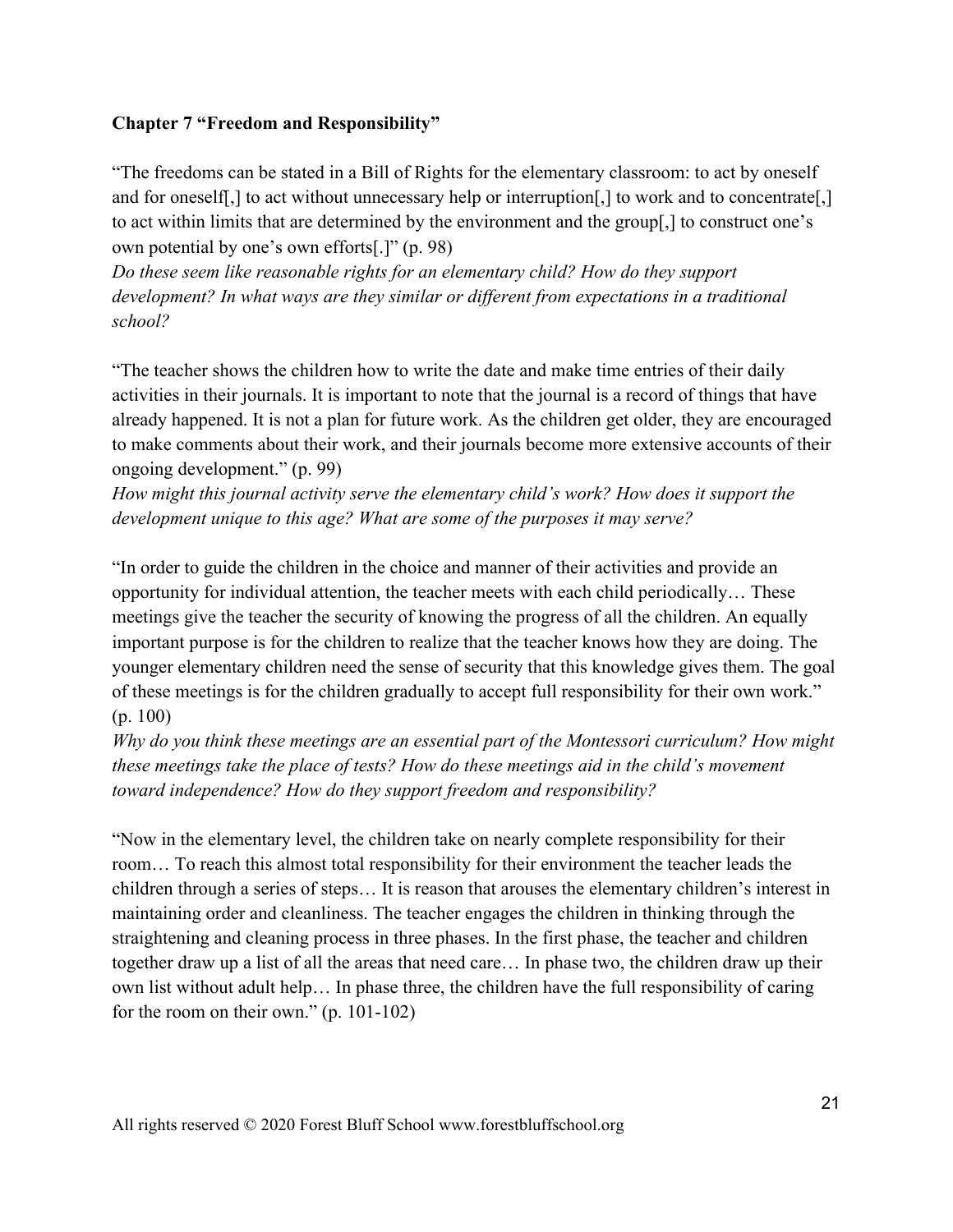*How does this method engage the elementary child's reasoning in cleaning up their environment? How does this differ from the younger child? How do these phases support freedom and responsibility?* 

"When individual children have shown that they are responsible in maintaining the classroom environment, choosing their work with care, and working in harmony with others, they are each given a new freedom. This freedom comes as a surprise to adults, and it is difficult for us to comprehend its full import for the children. It involves freedom beyond their classroom environment and is referred to as 'going out.'" (p. 102)

*Why do you think these are the requirements expected before this freedom is granted? Is this freedom a surprise to you? Why do you think this freedom is so meaningful to the elementary child?*

"At first, 'going out' extends only to other parts of the school building. Because many concepts considered in the elementary classroom are introduced with sensorial materials first encountered in the primary classroom, it is helpful for the children to revisit the latter and reacquaint themselves with specific materials… When the children demonstrate that they can handle 'going out' within the school building, they are permitted to go outside the building to the school grounds. They may be studying leaves or rocks or insects and choose to go outside to look for specimens… After the children show that they can handle this added freedom capably, they are allowed to 'go out' into the community beyond the school, first within walking distance and, eventually, to any commutable distance." (p. 102-103)

*Why do you think "going out" is introduced in phases? Why is leaving the classroom important for the elementary child? How does it support them developmentally and intellectually? What are some examples of "going out" that you can imagine?* 

"Increasingly in the past thirty years, elementary children have been isolated from their community for the duration of the school day. Yet, it is in the second plane of development when children show their greatest interest in exploring their society. If elementary children experience the cooperative effort required for a functioning community, they develop a better understanding of the ultimate interdependence of all human beings as exemplified both in national life and international communications, commerce, and trade." (p. 104)

*How does "going out" support children's understanding of their society? How does it bring awareness to interdependence and cooperative effort? Why does this matter?*

"The 'going out' experiences further the development of the children's independence and will. Without a continuous development of these capacities, children are easily led astray. They lack confidence and do what others tell them to do, instead of keeping their own counsel. Just as the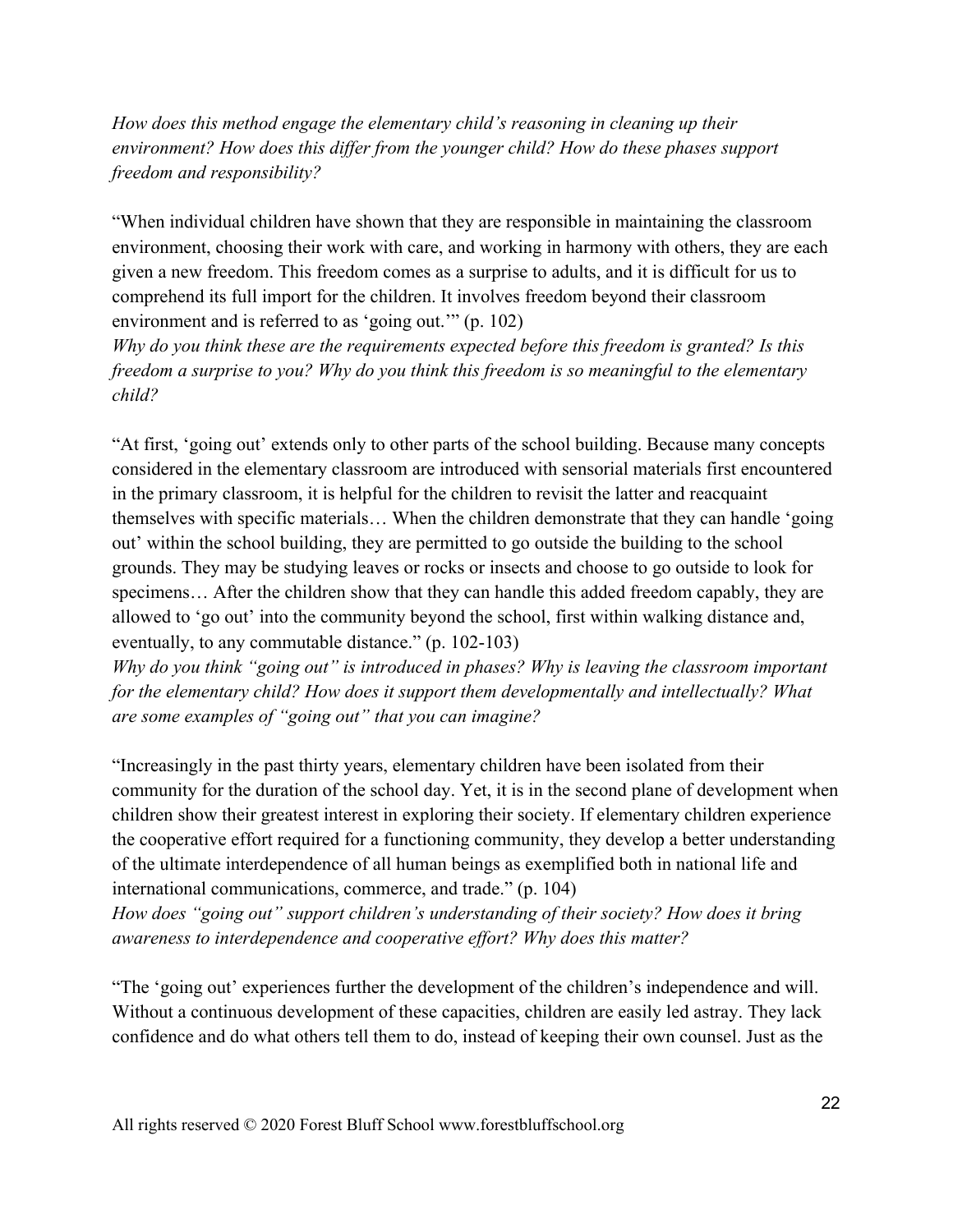younger children in the primary class, the elementary children need to have lives of their own and not be overly dependent upon the adult." (p. 105)

*Why do children need continuous development of independence and will? How does "going out" serve this development? In what ways does "going out" help the children to be less dependent on adults?*

"'Going out' experiences are always the natural outcome of the children's questions about their work and the need to research sources outside the classroom for their answers. They involve real work, not invented work camouflaging a desire for recreation or socializing with peers. Two to four children plan an outing together to continue their research on a specific topic or to purchase supplies for one of the classroom animals or to visit a local resident for a specific purpose. These are not field trips which involve the whole class and are organized by adults in order for the children to have a particular experience which the adults have chosen. 'Going out' activities are always arranged by the children." (p. 106)

*Why is the children's involvement in deciding where to "go out" matter? How does this differ from a traditional field trip? What kind of an effect would this have on the children's experience?*

"Because the goal in all of this preparation is both physical and mental independence, the teacher helps the children to make all the preparations for a particular expedition by appealing to their reasoning powers. She asks them questions, 'How will you get there? What materials do you need to take? How much money do you need? What clothes are you going to wear? Do you need good walking shoes? What if it rains? What about meals? What are you going to find out? How does that fit in the work that you are now doing?' and more." (p. 109)

*How does answering these questions appeal to the elementary children's reasoning powers? How is the experience different for children when they have to answer questions versus having the information given to them? What factors might the teacher consider to determine how many questions to ask, so that the children are able to problem-solve but do not become overwhelmed?* 

"Montessori believed that the children's final years in the upper elementary level were the natural time for the children to realize that they do not have to wait until they are adults to help others. This is a period when children have great compassion and sympathy for others. Being aware that they can give to others in need, aids the children's confidence and belief in their developing capacities." (p. 111)

*Why is this a good age for beginning the concept of serving those in need? And how does this work build their confidence?* 

"The teachers prepare for the Community Service Program by researching the community for situations in which the children can be of service: to the elderly, younger children, the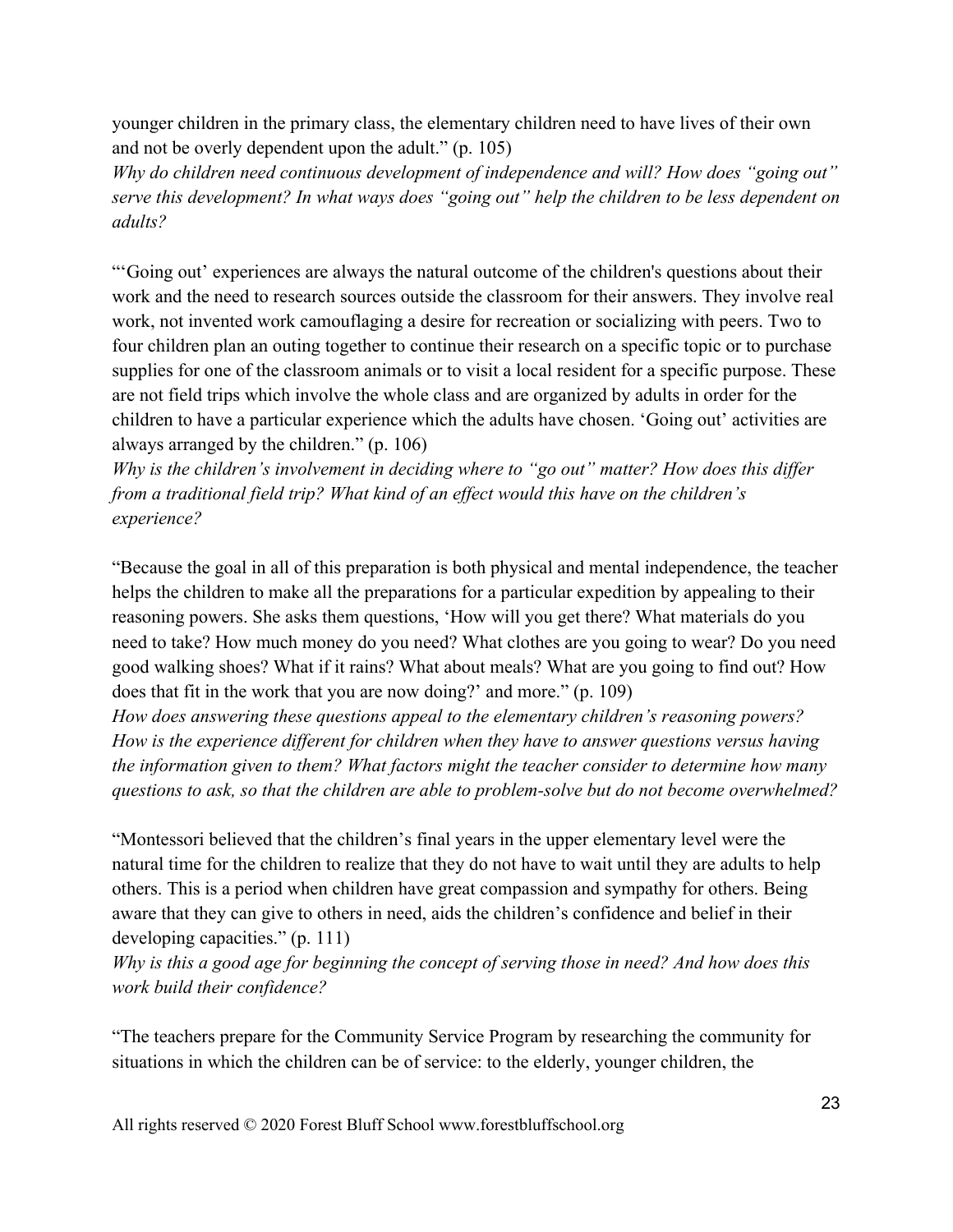handicapped, or others in need. The children then choose whom they would like to help. The teacher monitors carefully whether the service the children are to offer matches their ages, interest, and abilities." (p. 111)

*Why would this preparatory work be so important for a successful experience in community service? How might it affect the children's experiences and why would that matter?*

"The purpose of the Montessori elementary plan goes beyond the customary educational aim of developing the child's intelligence. Montessori believed that this is too narrow a goal for elementary schooling. There are many intelligent people in the world. Yet human beings remain far from solving the problems of survival on earth, either for ourselves or for our environment. Montessori believed that, in addition to intellectual achievement, education must help children to develop a sense of themselves and their place in the world." (p. 112)

*How does the Montessori elementary program give children a natural sense of themselves in the world? Why does this matter for solving the problems of our earth?* 

"The Montessori teacher's specific responsibility is to aid human development through awareness of the children's needs at each stage of self-formation. Through this approach to their education, the children can pass onto each successive plane of development well prepared for the challenges ahead." (p. 114)

*How is this approach different from traditional education? Have you ever considered a teacher's role in supporting human development? Why does awareness of children's changing needs matter? How does meeting their needs prepare them for future challenges?*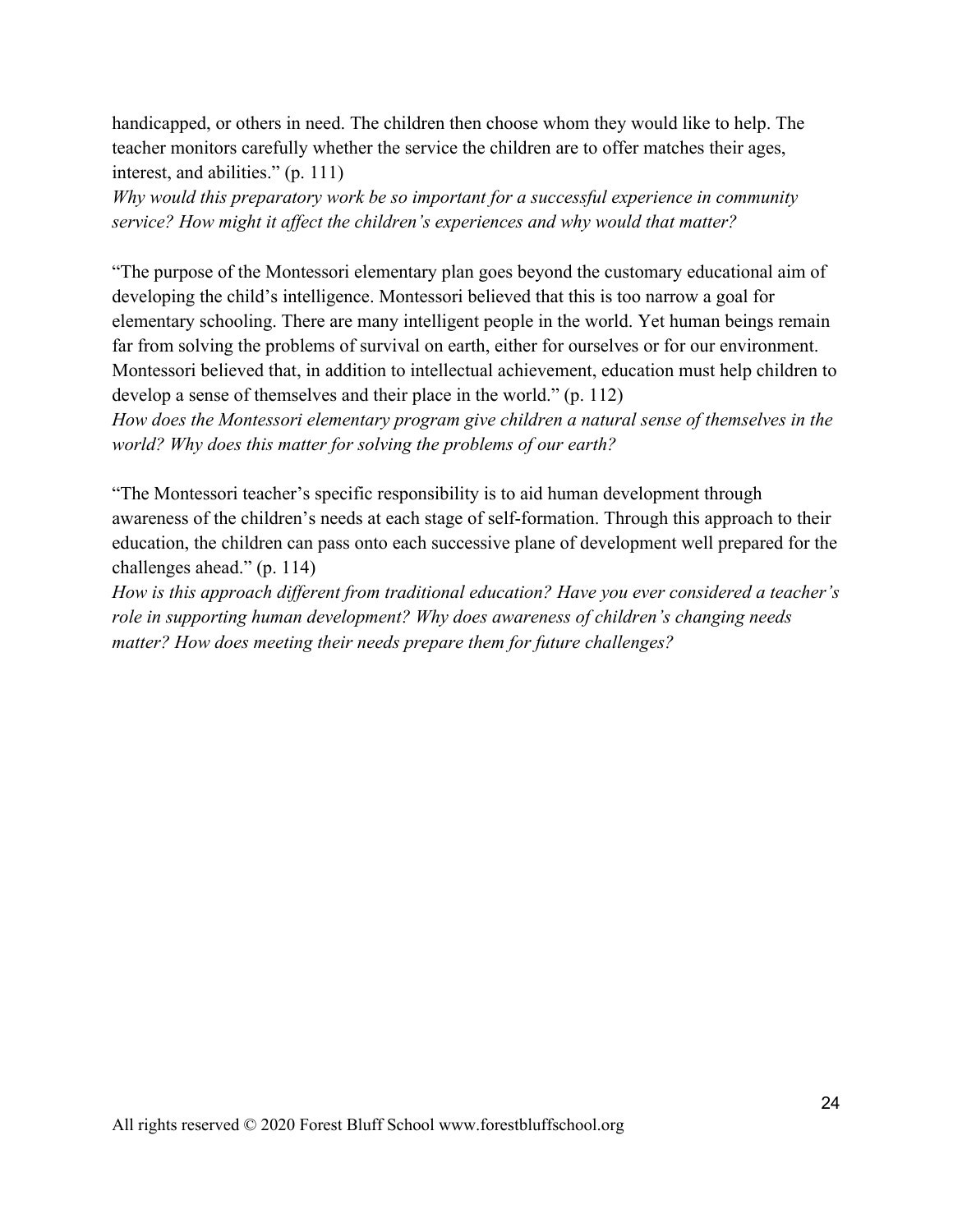### **Chapter 8 "Scenes From an Elementary Classroom"**

A Morning Visit:

"The room has a full, busy feel to it, but I doubt that one could guess that there are over thirty children here. In fact, I have been told that there are thirty-five. I scan the classroom, searching for the teacher. After a moment, I locate her seated with the children at the end of one of the larger tables. She appears to be giving a joint presentation with two of the children, one on each side of her. I search for the assistant teacher who I know is there but I cannot immediately find her." (p. 116)

*How does a large classroom sound to you? What do you think of a classroom where the teacher is hard to find? What does that say about the classroom?*

"As I settle in to observe for the morning, I begin to sense that, for these children, relating to each other and working are a unified experience. The thought occurs to me that my primary children develop concentration through their work; these elementary children are developing themselves socially through their work." (p. 116-117)

*How could "relating to each other" and "working" be united? How are they different? How do you understand the concept of social development through work? How is this unique to this age and why?*

"As this child marks his graph paper, he appears to be comfortably encompassing both experiences at the same time: his individual math work and the companionship and conversation of the other three boys as they continue on their group research." (p. 118) *What needs to be in place for this harmony of individual work and social experience to take place? What are the positive benefits for the child?*

"[As the teacher asks questions during a presentation], different children are spontaneously offering suggestions. I am impressed that the children are so obviously uncompetitive with each other in their responses. No one is taking a dominant role or using this opportunity to attract attention to themselves. There is a quiet respect for each other's ideas. Each child appears to be thinking on his or her own, interested and deeply involved." (p. 123)

*How is this different from what you might expect when a teacher is calling on students? Why do you think it is such a positive experience in a Montessori environment? What supports this?* 

"[After the presentation,] I am impressed by the purposeful attitude of these children and, at the same time, their unhurried, relaxed manner. They appear to be savoring this new information to which they have just been exposed and to be exploring it further with their companions, each in his or her own way. They have time to think. That is what impresses me most, I realize. These children are thinking." (p. 125)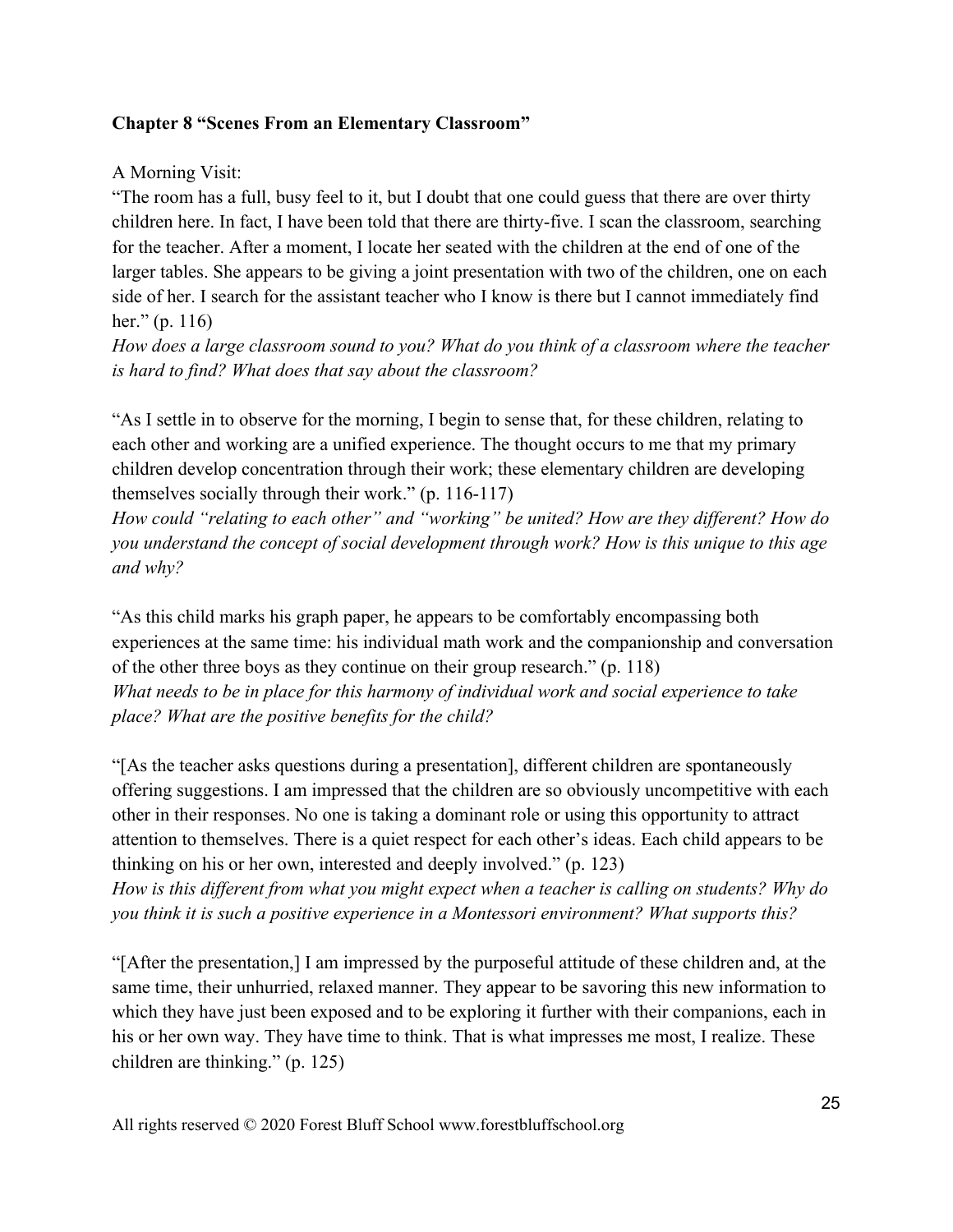*How does the Montessori environment uniquely allow for time for thinking after an influx of new information? How is this different from a traditional school? Do you think it matters? Why?* 

# A Meeting with the Elementary Teacher:

"I comment on the extensiveness of these [record-keeping] charts and the amount of work involved. 'It was a lot of work to set them up and I did not keep such detailed records of the children's follow-up work after presentations at first,' Lisa [the elementary teacher] replies. 'However, when Marsilia [the AMI consultant] came for a visit in October, she told me to tighten the children's work. It has been working well ever since.' Lisa then shows me one of the children's journals. 'I write possibilities of follow-up work for any materials or presentations given to a particular child in the back of his or her journal. I tell the children that when they don't know what to do, they can look in the back of their journals for ideas.'" (p. 129) *Does it sound as though this kind of record-keeping can take the place of testing? How does this kind of record-keeping ensure that the children get to all parts of the classroom during their three years? Does this level of guidance sound appropriate for a Montessori environment? Does this sound like an effective way to help a child develop in all subject areas?*

"At the end of our discussion together, Lisa asks me, 'Can I tell you what really excites me about Montessori? It is because it is part of life. Everything connects. Each area leads to the other both for me and for the children. Whatever we touch on in class is reflected in the outside world.' Lisa then goes on to tell me that the day after my visit to the class, she was giving a science presentation on flower dissection with a group of children. They were discussing how the stem is like a tube through which water is carried from the roots to the leaf. Suddenly, one child said, 'Oh, so you mean they could have blown paint through this?' Lisa knew immediately who 'they' referred to, as undoubtedly the other children did who were present for the cave painting story." (p. 135)

*How does the Montessori curriculum uniquely allow for these kinds of connections? Why might experiencing these connections be a meaningful and useful experience for children?*

# The Beginning of a Classroom Day:

"A number of children are steadily entering the room now, doing so in a natural but unobtrusive way. They seem almost businesslike as they take off their coats and hang them on hangers in the small entranceway to the classroom that doubles as a cloakroom. Each child comes to Lisa to shake hands, then each one gets out his or her journal and writes the date, time, and work begun. I overhear several children say to each other, 'What shall we do today?' For the most part, however, the children seem to be continuing with work already begun in the day or days before." (p. 142)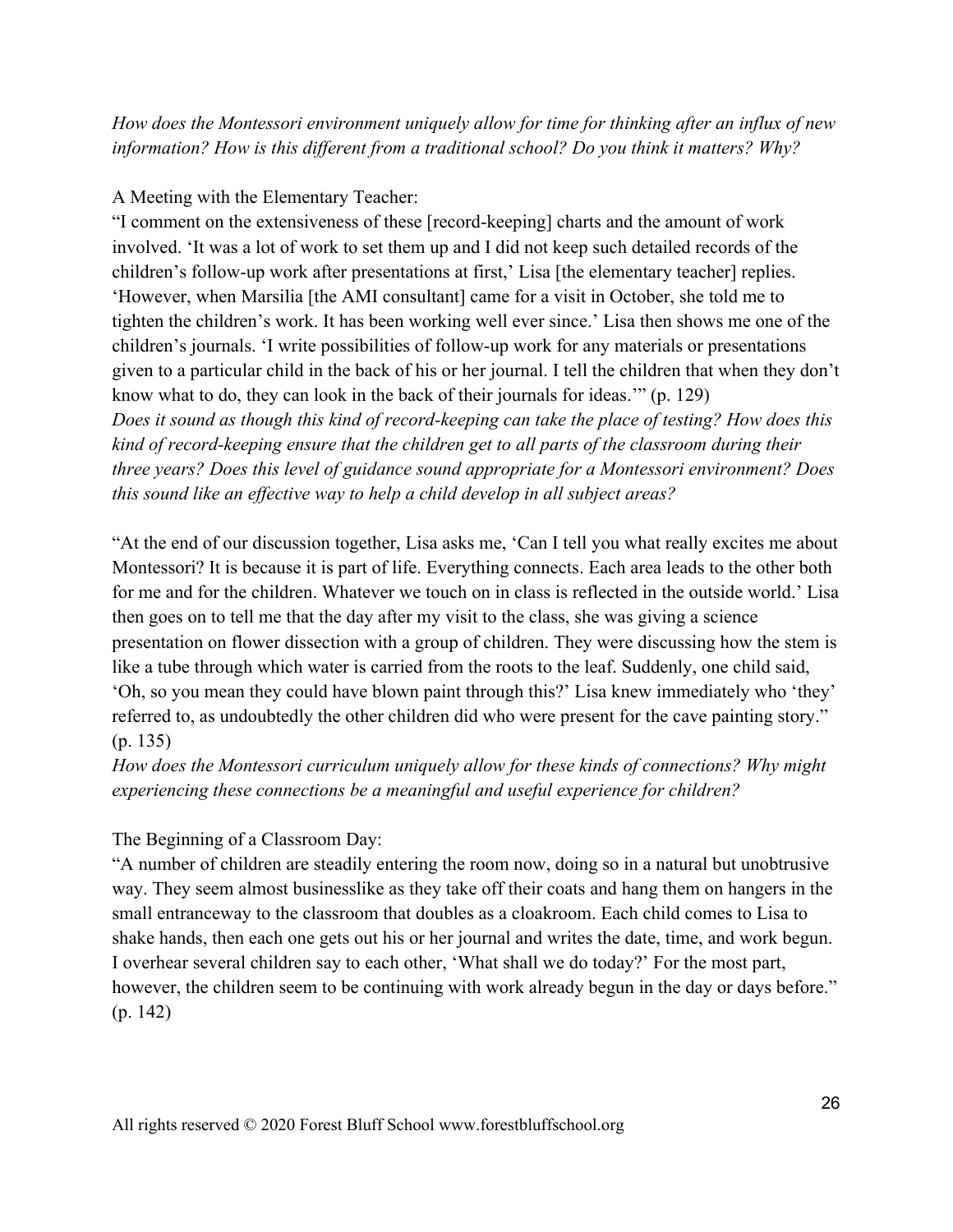*How is the start of this day in an elementary classroom different from what you remember as a student? How would you have liked this kind of morning? How does this kind of a day support the children's development and concentration?*

"[Two boys] are having a disagreement as to how to proceed [with their work]. One boy gets up to ask Lisa which one of them is right. He seems very convinced that he is, and somewhat irritated with his companion for not realizing this. I am impressed, however, with the mature way in which both boys handle the disagreement. When Lisa comes to explain that the boy who came to get her is in fact correct, both children continue with their work in a matter-of-fact manner as if no problem had occurred." (p. 142-143)

*How has the Montessori environment prepared and supported these children in having a civil disagreement?* 

"As I look at the environment, the maturity of everyone strikes me. There is nothing that might invite silly behavior. Perhaps that helps to account for the purposeful behavior of these children. They are involved, yet comfortably so. They are not paying the least attention to me [as an observer]." (p. 145)

*Why do you think these Montessori elementary children are so mature? What is their relationship to purpose as it relates to their behavior? Why do you think they are not distracted by the observer?*

The End of the Classroom Day:

"Everyone is busy [cleaning] but there is no pandemonium. In particular, there is none of the silliness which primary children can fall into when they have a feather duster or dust mop in their hands. These older children work rapidly to accomplish a purpose and have the look of those who control their own destiny, who know where they are going and how they are going to get there… Afterwards I realize that what is so remarkable about this whole process is that the children are so completely in charge of their own dismissal." (p. 151)

*How has the Montessori environment prepared these children for this level of responsibility? Why do the children not abuse this freedom? How does the control of one's own destiny affect purpose and behavior?*

"As I turn to take a last look at this well designed classroom with its carefully laid-out shelves and beautifully constructed materials, I think to myself that it is no wonder this all works so well. The teacher has everything she needs at her fingertips: all the materials with which to teach, not facts given to the children to memorize but tools and starting points for the children's own explorations. If the teacher has the ability to organize and a sincere respect for and interest in children and knowledge, there is no limit to the possibilities for a meaningful education in a Montessori elementary classroom." (p. 151)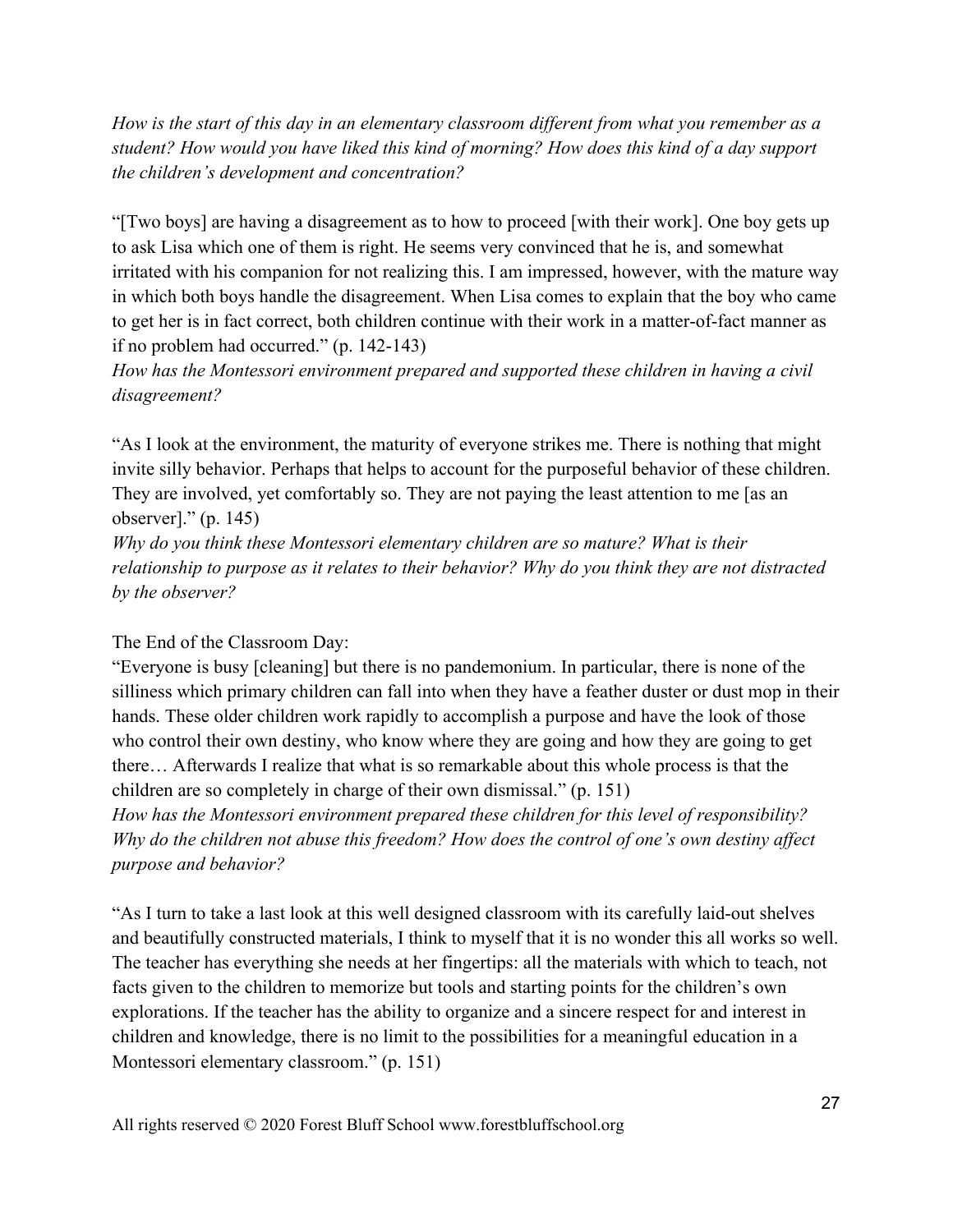*Why is the Montessori education limitless? Why is traditional school different? How does the environment offer the teacher everything she needs? Why is her organization, respect for children, and interest in knowledge so essential?*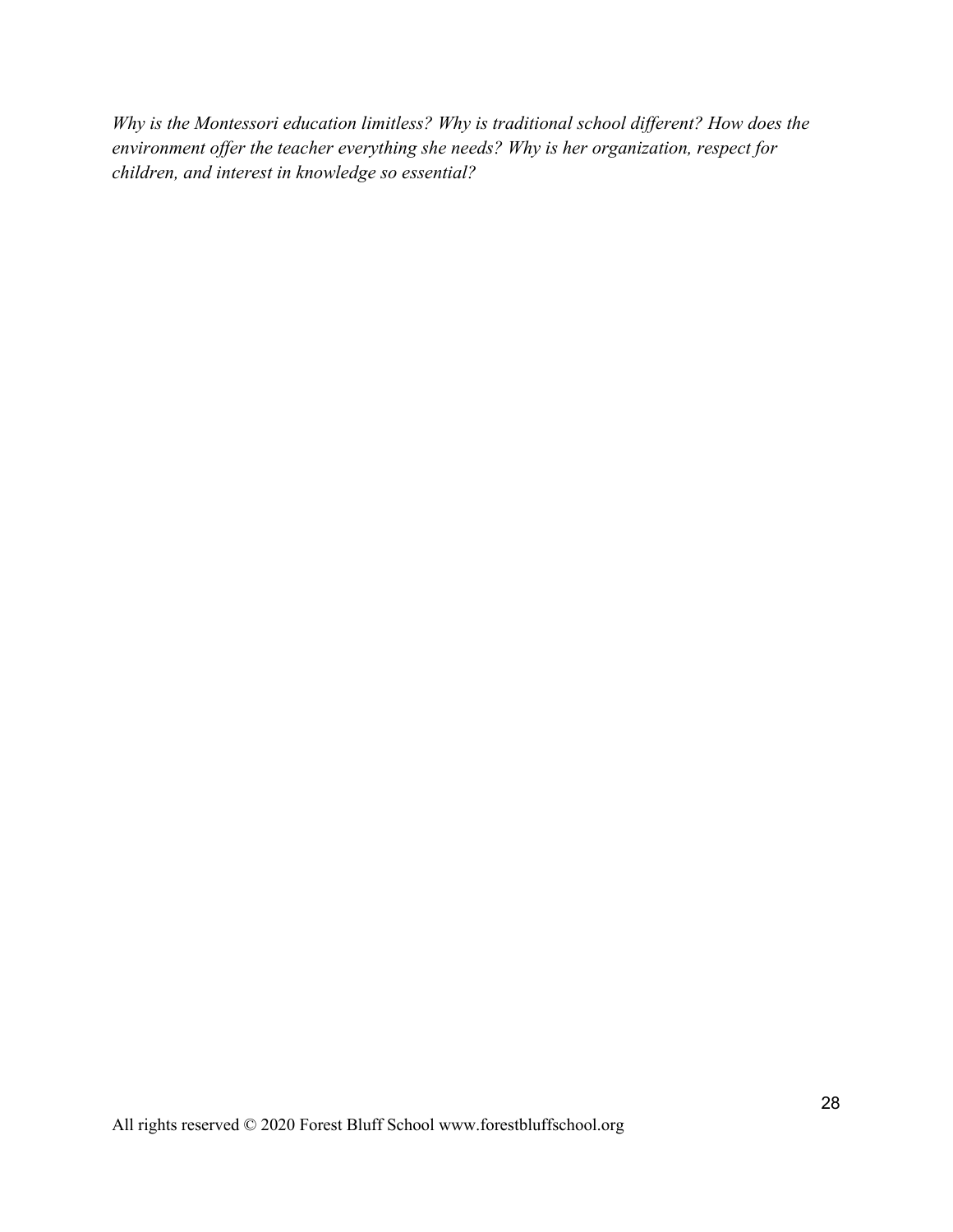#### **Chapter 9 "The Planes of Adulthood"**

"Montessori regarded adolescence as a period of great vulnerability. She likened the first three years of this period of transition to adulthood, the years from twelve to fifteen, to the first three years of life from birth to age three. The infant is in a totally vulnerable state and requires careful attention and devotion on the part of adults. A new being is in creation, a child. In this second period also, great weakness is apparent, and very special consideration must be given. Again, a new creation is taking place, this time, an adult." (p. 153-154)

*How is the age span of birth to three years the creation of the child? How could you consider the age span of 12 to 15 years as the creation of the adult? In what ways are these times similar? Why is this time of creation so vulnerable?*

"As in the early stage of childhood, adolescence is a period of self-construction. During these years, the adolescent is introverted and self-conscious. At the same time, he or she is also seeking to join society as an adult member. There is, therefore, an interest in social organization and other peoples of the world… The adolescent wishes to discover both the self and society, in order to take his or her place in the adult world as a contributing member." (p. 154) *Why is the discovery of the self so essential for finding one's place in the adult world? How does the added introversion and self-consciousness of this stage motivate the interest in social organization, and how does it create a challenge? Do the interest in self and the interest in society juxtapose each other or can the two interests work in synchronicity?*

"In the first plane of formation, children are 'sensorial explorers'; in the second, they are 'reasoning explorers.' Now, in the third plane, they become 'humanistic explorers,' interested in the quality of society for themselves and for other peoples of the world… At the secondary level, young persons develop a respect for and commitment to a code of civility for their lives as adult citizens within society at large. According to Montessori, behavior befitting a citizen can best be accomplished through active and full participation in the society during the adolescent years." (p. 154)

*What does "humanistic explorer" mean? How is this different from sensorial and reasoning explorers? Why would participation in adult society support adolescents' development as it relates to this kind of exploration?* 

"Montessori's emphasis on the development of personality is consistent throughout the stages of human development. Montessori refers to the full development of the younger child's personality as a process of 'normalization.' At this third plane of development, Montessori uses the term 'valorization' of the personality. Valor is a derivative of the Latin word *valere*—to be strong or worthy. It is in this sense of discovering and developing one's own worthiness and strength that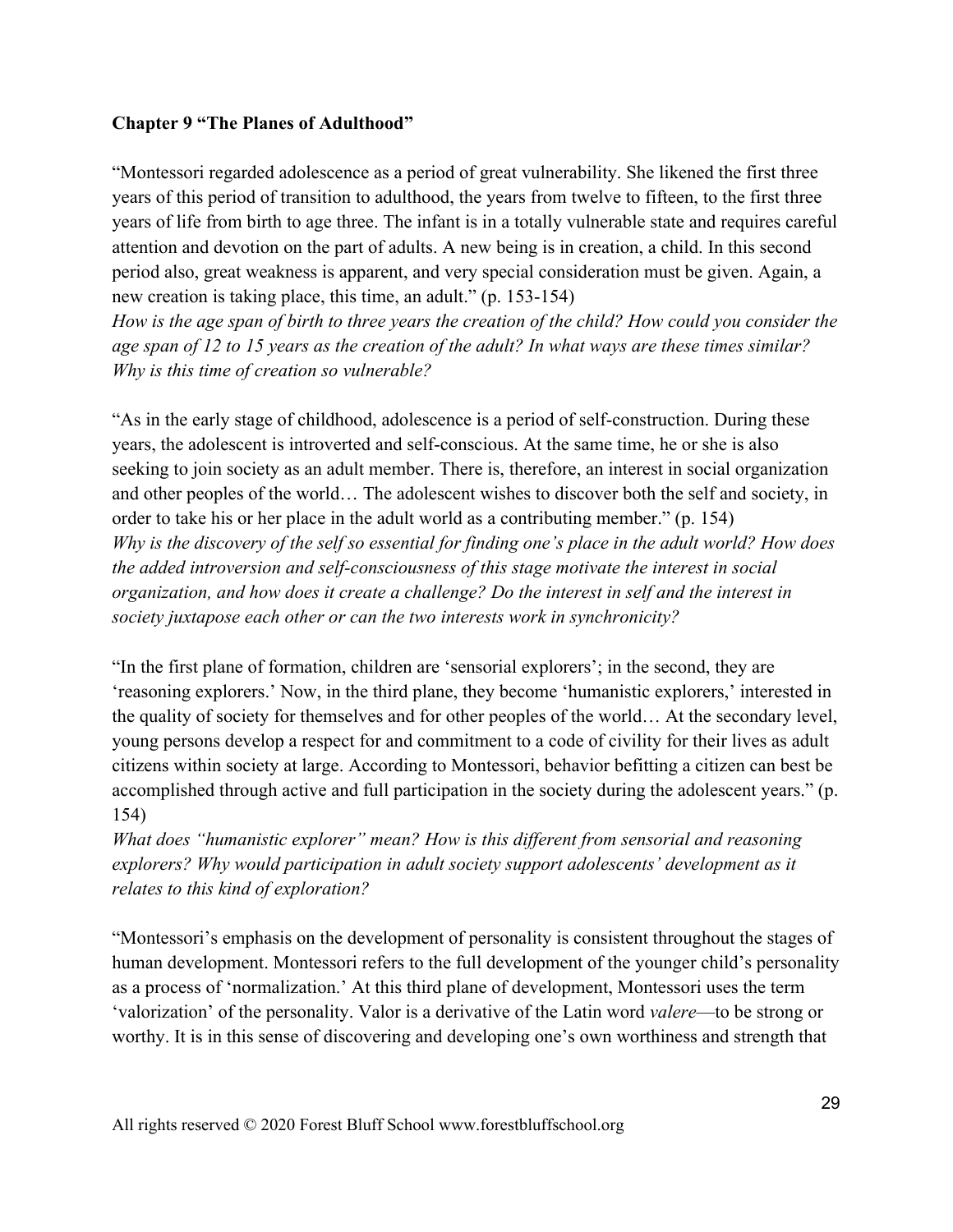Montessori considers the 'valorization of personality' as the goal of the third plane." (p. 156- 157)

*How is valorization different from normalization? Why would this be an essential goal of the third plane education and experience?* 

"Because the adolescent seeks an understanding of civilization and working society, Montessori called her adolescent program, *Erdkinder*, or 'children of the earth.' This emphasis on the connection of science and human invention at the secondary level, ensures that the young person's comprehension of the interdependence of the natural world and human life, which was established in the elementary class, continues." (p. 159)

*Why is the connection of science and human invention so important for third plane children? How does the phrase "children of the earth" reflect this element of the Montessori curriculum?* 

"The schedule of academic studies is to be flexible with large blocks of uninterrupted time. The vulnerability of early adolescence suggests that students do best when not pressured and given time to develop their thoughts." (p. 161)

*Do you support giving adolescents periods of uninterrupted time to do their work? Do you believe it is important for them to have time to develop their thoughts? Does this sound like a reasonable classroom schedule for this age? How is this different from traditional school?* 

"Montessori singled out farming activities for their benefits to adolescents. She believed that farming can help students develop a clearer understanding of the basis of human commerce and economic exchange and the complex issues which they represent for modern society. Further, they can give adolescents an experience with the scientific means whereby human beings have cooperated with nature in developing a kind of 'supernature,' such as hybrid plants, specialized breeding of animals, fertilizers, and farm machinery. The farm also affords the opportunity for adolescents to take part in the marketplace through a small store to sell produce." (p. 162) *How does the farm represent commerce, exchange, and scientific inventions? How does this support adolescents' development?* 

"The role of the secondary-level teacher in Montessori education is similar to that of the primary and elementary teacher; the secondary-level teacher is to serve as a link to the environment which is, in this case, the world at large. To do so effectively, the teacher's primary qualification is knowing and understanding adolescents. Acquiring such knowledge requires patience, faith, and skills of observation. Montessori particularly felt that adults have to take special care to show confidence in adolescents. They are in a sensitive stage of transition, no longer children and yet not adults." (p. 168)

*Does understanding adolescents seem like an important qualification for being an adolescent teacher? How often do you think this is emphasized in traditional education? Why is it so* 

All rights reserved © 2020 Forest Bluff School www.forestbluffschool.org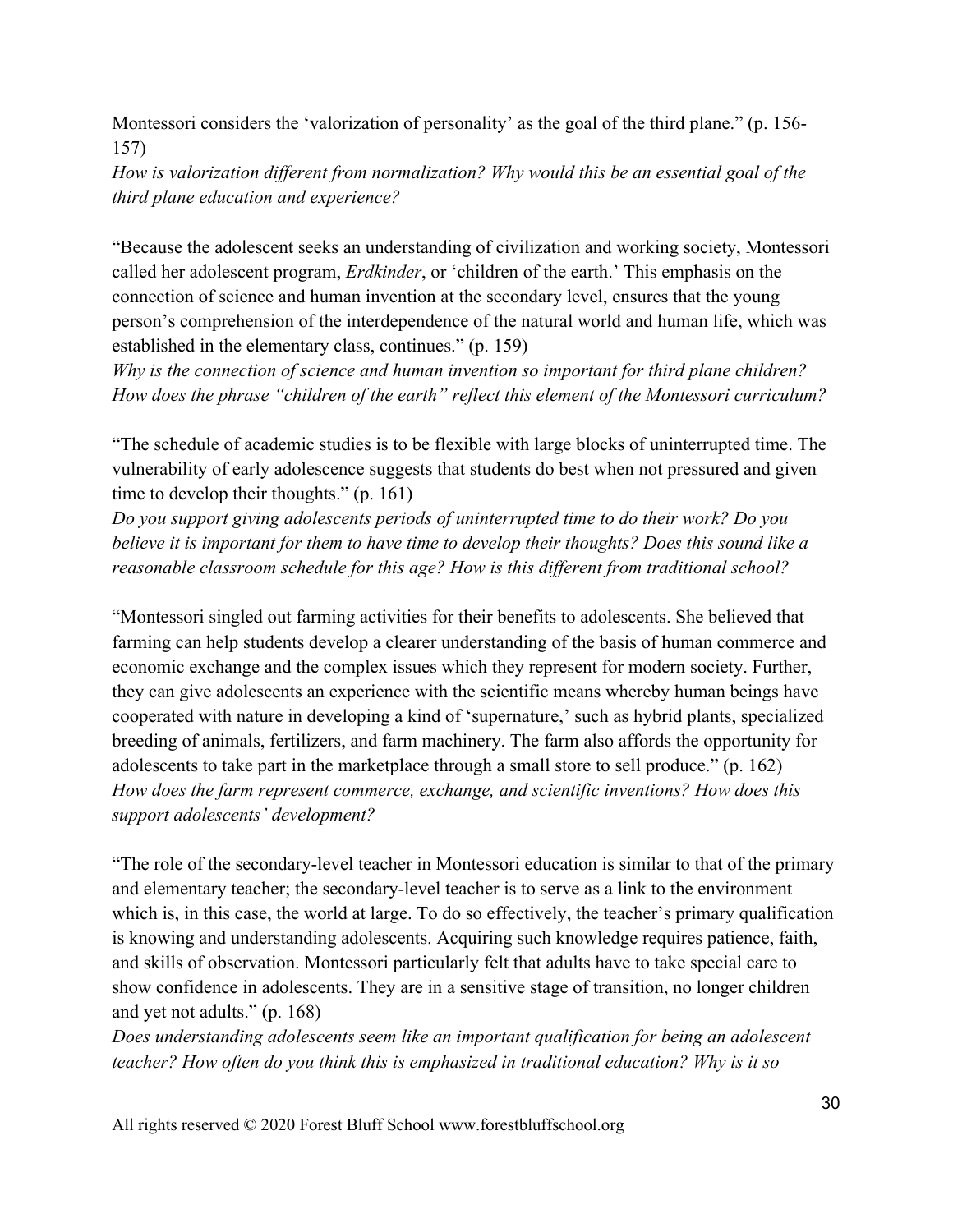*important that the adolescent teacher show confidence in the students? Why might this matter even more at this age?*

"When Montessori was asked about the unusual self-discipline of her students, she replied that they were disciplined because they were free… Montessori understood that freedom cannot be given by one individual to another; freedom can only be achieved through conquering one's self." (p. 169-170)

*How does the Montessori adolescent program support the control of one's self? Do you believe that freedom supports discipline?*

"High schools today prepare students for college studies. They allow for the development of the intellect. They do not concentrate to the same degree on guiding young persons to independence and the ability to adapt to social life. Indeed, regular education of the high-school level is geared toward egocentrism, not the good of society. Montessori provided not only a preparation for adolescents to take their place in working society as adults but she continually exposed them in their studies, from their earliest years, to those qualities in human beings which have led to the nobility of humanity." (p. 170-171)

*Did your high school experience focus on guiding you to independence and adaptation to society? Do you believe that this focus is important? Have you observed a concentration on intellect and ego in traditional education? In what ways does a Montessori education support the nobility of humanity, and how is this different from traditional education?*

"Montessori believed that if young persons are given adequate help in their first three planes of formation, they will reach the final plane of development, the years from eighteen to twentyfour, ready to become 'specialized explorers,' beginning preparation for their personal careers. A career should have potential both for individual financial reward and for making a meaningful contribution to society. The belief that one's life work should have significance both personally and socially was grounded in Montessori's understanding of nature. She recognized that in the natural world each form of life, while pursuing its own survival through instinctual behavior, benefits the whole of creation." (p. 171)

*How does the natural world reflect the balance between personal fulfillment and social contribution? Do you believe that a career can be both useful to the world at large and meaningful to the individual? Can our society be built upon this premise? Do you find your own work rewarding and also essential for your community?* 

"The psychological characteristics which Montessori identified for the fourth plane appear to support the young adult's choice and preparation for a career. This period is, first of all, one when the young person is again strong and relatively stable… It is a stage characterized by energy and relative calm after a preceding six years of rapid change and turbulence." (p. 172)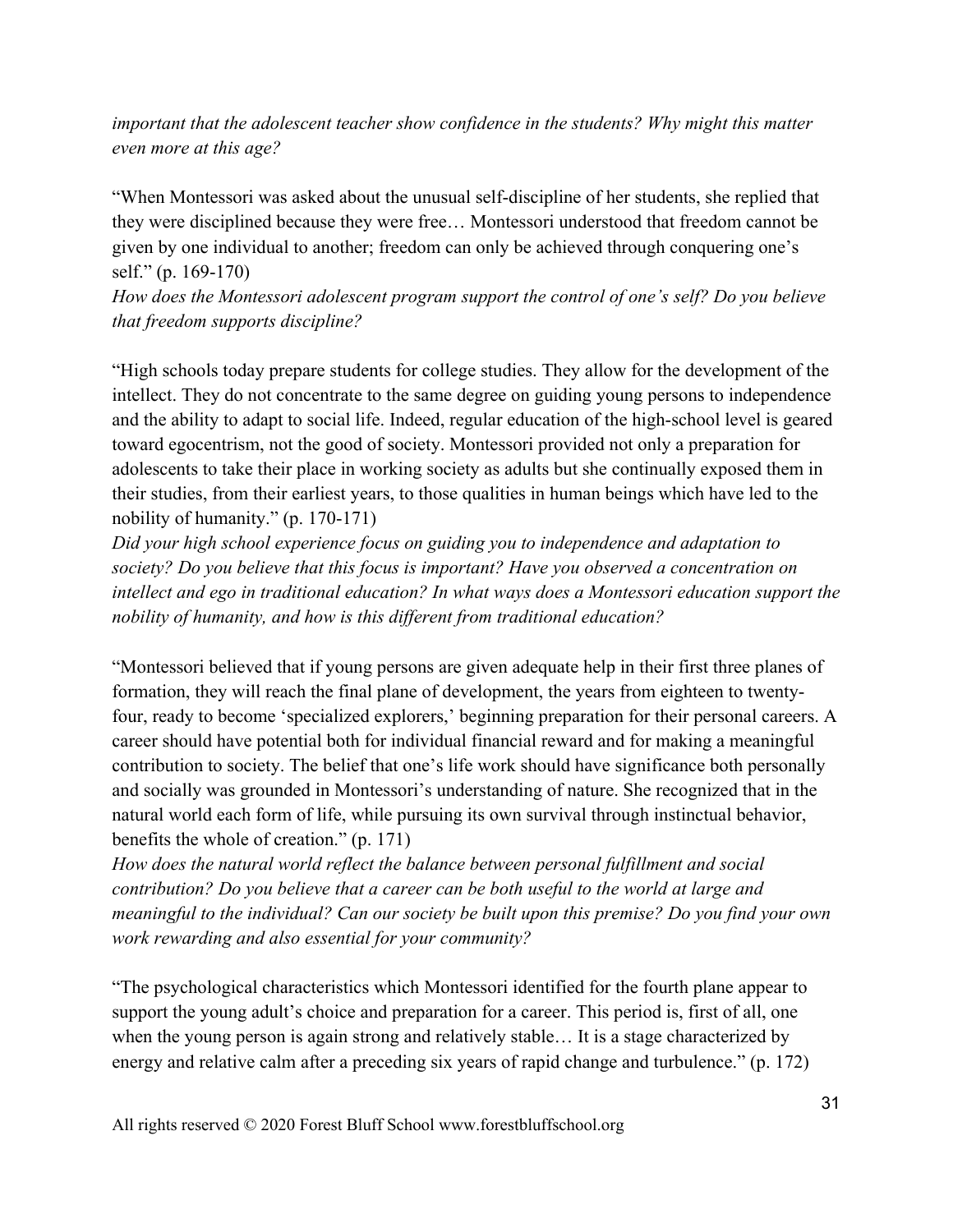*How is this fourth plane similar to the second plane? What have you observed about young adults aged 18-24 years? Do you think this is a good age to begin preparation for a career?*

"Young persons are to live and travel where they can study the problems and experience the cultural, business, scientific, and economic life of the modern world… Montessori believed that universities should help students find work experiences in the community." (p. 172-173) *Does this sound like an appropriate environment for young adults? Why does travel and exposure to the intricacies of the modern world matter for this age? How does having work experience support development for young adults?*

"At the fourth plane, the linking process is almost entirely a mentoring experience, rather than the direct connecting to the environment of the earlier stages. The young person has already developed the capacities necessary for successful interaction with the environment: independence, discipline, motivation, and social responsibility. What are needed in this last stage are wise adult counsel, encouragement, and support." (p. 174) *Did you have any significant mentors at this stage in your life? What do you remember about how they supported and enhanced your life? How is mentoring different from a direct connection to the environment, and why is this distinction important at this age?*

"Most important of all, they, [young adults who have experienced Montessori education], will have confidence in their own abilities to learn. By this means, they will be enabled to expand and renew their knowledge throughout their lives." (p. 176)

*Why is the ability to learn so important for life? How does a Montessori education build confidence in this ability? Why is expanding and renewing knowledge an integral part of a meaningful life?*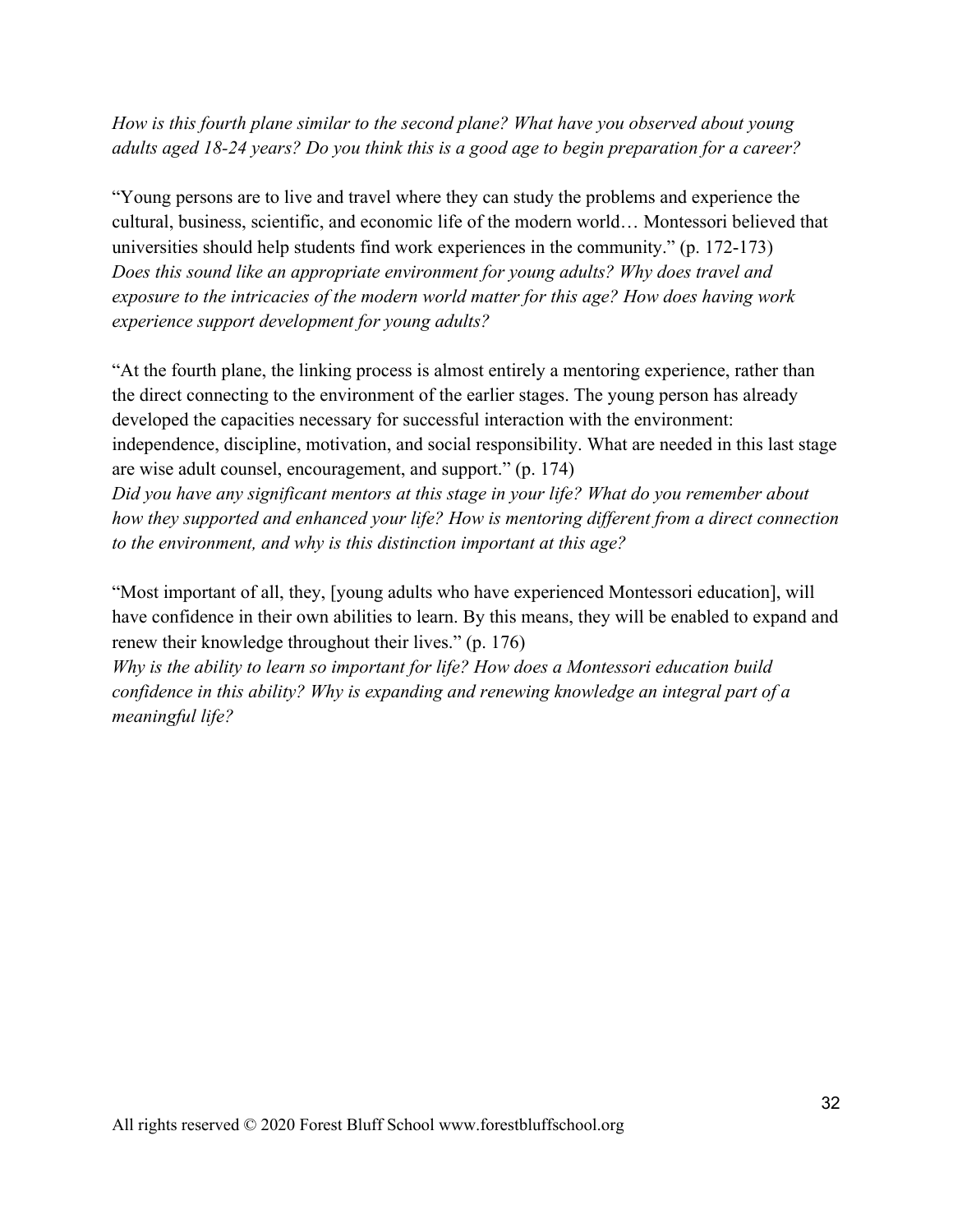#### **Chapter 10 "Montessori: Present and Future"**

"As Montessori methods are disseminated to a larger audience, it may become rarer to find authentic Montessori schools… Several factors are necessary if this unfortunate outcome is to be avoided. Teachers of all Montessori programs must be thoroughly trained in Montessori theory and practice. To achieve this result, good training courses must be available in all areas of the country, both for new teachers and for experienced teachers who are new to Montessori education. Subsequently, these trained teachers must have the tools necessary for implementing quality Montessori education. This means that they must be given the resources to establish quality 'prepared environments'… Additionally, parent involvement is important. Because it takes time for parents to understand Montessori concepts, which depart from older methods of education, the first step in establishing Montessori schools should be the establishment of parent education programs." (p. 180-182)

*What are some solutions you have seen to these three criteria (teacher training, classroom preparation, and parent programs)? What has worked and what has not worked? In what ways are these criteria unique to the Montessori movement? In what ways do the solutions need to be unique to the Montessori movement?*

"[O]perational expenses of Montessori classrooms are significantly lower than those of customary classrooms. This is because regular school programs rely on textbooks, workbooks, and other materials limited in scope and rapidly outdated. They must be continuously replaced at enormous expense… Montessori materials, on the other hand, representing basic concepts, are applicable to children from every background and country. They have stood the test of time for almost a century on six continents and are not subject to drastic change. They are built, therefore, to last: well designed, expertly crafted, and durable. As such, they represent a capital, versus a continuing, expense." (p. 182)

*What are some examples of how a Montessori classroom differs from a traditional classroom in this particular regard? What does it say about the environment that the materials do not need to be replenished? How would this affect the experience of the children in it? How does this affect the expenditure of a Montessori school?*

"Because Montessori education is not influenced by educational fads, funds are also saved in the area of in-service teacher training. Although ongoing education of teachers ia always necessary to maintain the highest standards of classroom practice, future training for Montessori teachers builds upon the base established in their initial training course. This base focuses on the development of children and their universal needs, regardless of their individual situations. There is always more to learn in these areas. However, nothing must be unlearned." (p. 182-183) *How is a system of education that resists fads unique? Why is Montessori not influenced by fads? How is this related to the way it was created? Why does focusing on universal needs mean that* 

All rights reserved © 2020 Forest Bluff School www.forestbluffschool.org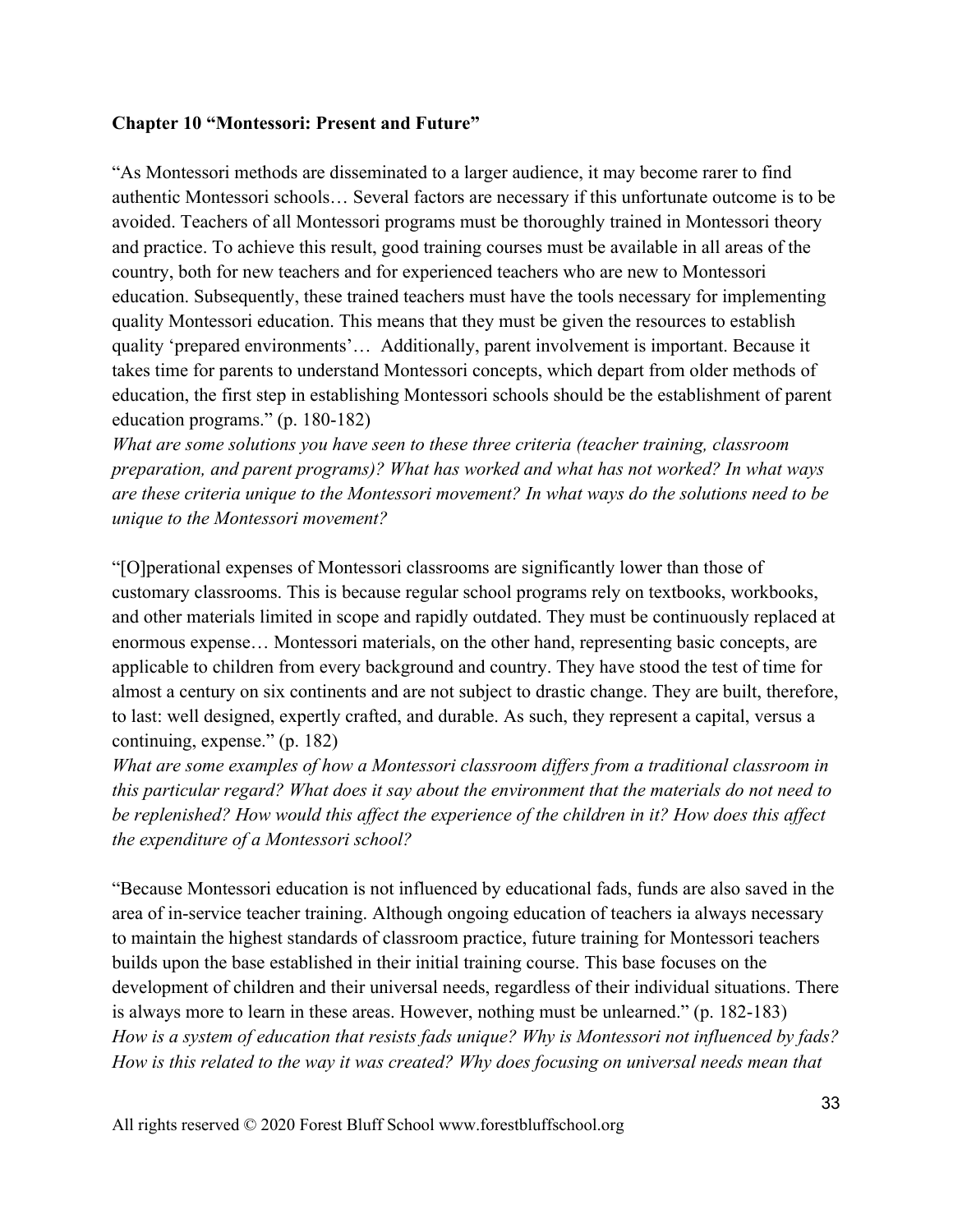*the system does not need to change? Why does a training that is based on universal needs mean that "nothing must be unlearned"?*

"The frontier for Montessori education is the availability of quality Montessori schools for all children, regardless of their economic background. Today's graduates of Montessori programs will help determine whether this frontier is reached. If these students continue to make strong records in their new schools… the impetus for parents and educators to embrace Montessori education will increase. To date, studies of Montessori children, including those from a low socioeconomic status, show that graduates have benefited significantly from Montessori programs at both the preschool and elementary levels." (p. 184)

*What studies have you heard of that continue to show the advantages of a Montessori education? What anecdotal evidence have you heard? Have you heard of any drawbacks? Do you have any concerns about the adjustment of Montessori students when their years in a Montessori school are completed and they go to a more traditional environment?*

"There is one more factor to consider in the final outcome of Montessori education's future in the United States. To my mind, it is the most important one of all. It is the attitude of Montessori graduates towards their own schooling. Montessori education purports to help young persons develop a lifelong love of learning, the ability to work effectively in teams to solve problems, and individual strength of character, courage, and confidence to face life's challenges. If Montessori graduates perceive that they have achieved these goals, they will not be satisfied with any other form of education for their own children." (p. 184-185)

*Why is a graduate's attitude about their own education significant? How will this affect the Montessori movement specifically? What have you heard from Montessori graduates about their education?* 

"I asked my eleven-year-old granddaughter… 'Did you have a good day at school today?' 'It was not good,' she answered… 'It was *great*!' I believe that there is one fundamental reason for a young person of any age having this positive reaction to a day in school. He or she is being given, on a daily basis, the help and support needed in each stage of development, year after year, from the beginning of his or her schooling to its ending." (p. 185) *Have you witnessed this kind of enthusiasm from a Montessori student? Why is the specific help* 

*and support for each stage of development so impactful for children? How is Montessori different from traditional school in this regard?*

"Educators can serve as mentors to stimulate the learning process for the student, but only an intensive, individually initiated pursuit of knowledge over the entire span of life will gain each one of us the education necessary for the twenty-first century." (p. 186)